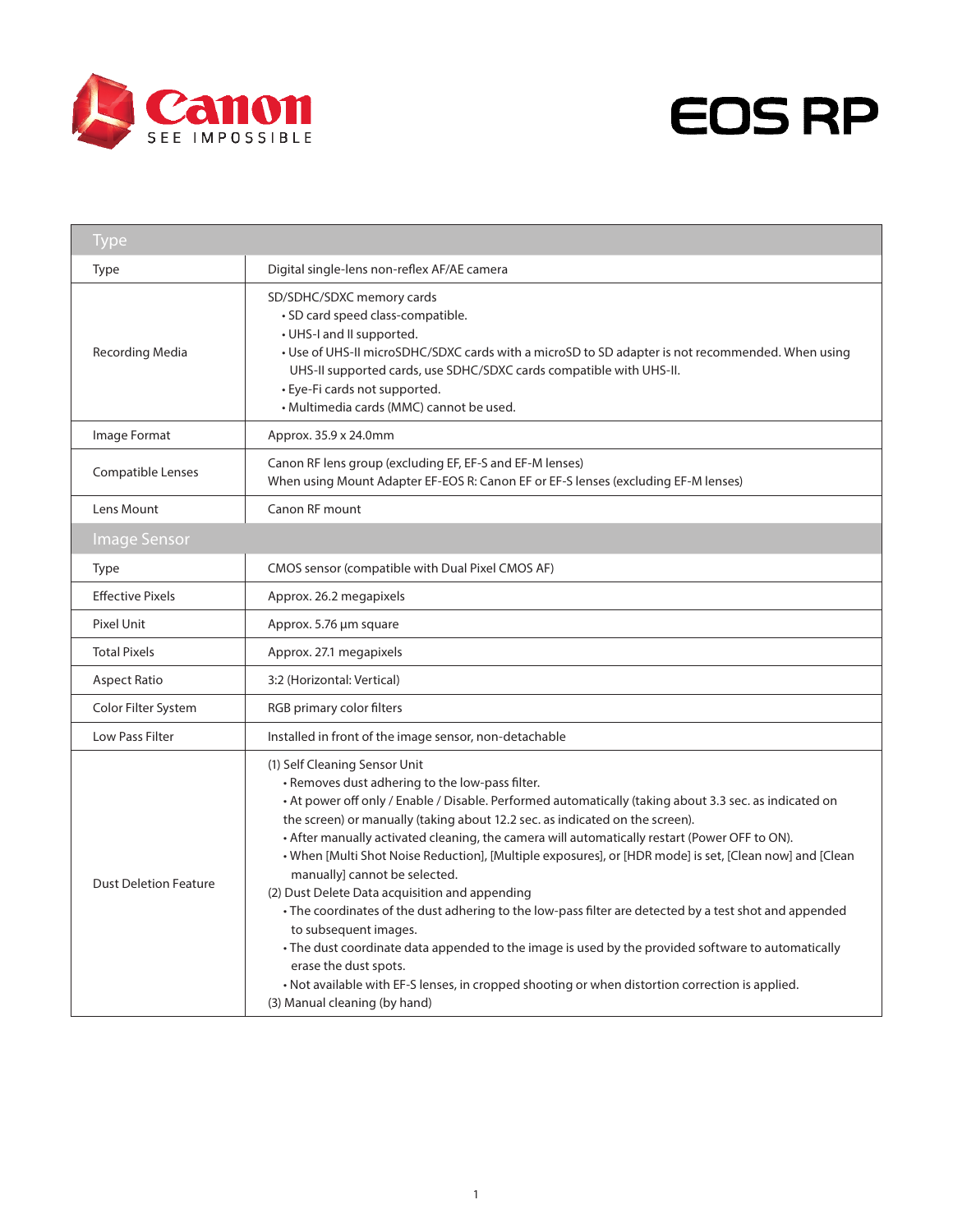| <b>Recording System</b>                |                                                                                                                                                                                                                                                                                                                                                                                                                                                                                                                                                                                                                                                                                                                                                                                                                                                                                                                                       |
|----------------------------------------|---------------------------------------------------------------------------------------------------------------------------------------------------------------------------------------------------------------------------------------------------------------------------------------------------------------------------------------------------------------------------------------------------------------------------------------------------------------------------------------------------------------------------------------------------------------------------------------------------------------------------------------------------------------------------------------------------------------------------------------------------------------------------------------------------------------------------------------------------------------------------------------------------------------------------------------|
| <b>Recording Format</b>                | Compliant to Design rule for Camera File system 2.0 and Exif 2.3.<br>Supports time difference information in Exif 2.31.                                                                                                                                                                                                                                                                                                                                                                                                                                                                                                                                                                                                                                                                                                                                                                                                               |
| Image Format                           | JPEG, RAW (CR3, 14 bit RAW format), C-RAW (Canon original)                                                                                                                                                                                                                                                                                                                                                                                                                                                                                                                                                                                                                                                                                                                                                                                                                                                                            |
| <b>File Size</b>                       | 3:2 Aspect Ratio<br>Large/RAW/C-RAW: 6240 x 4160<br>Medium: 4160 x 2768<br>Small 1: 3120 x 2080<br>Small 2: 2400 x 1600<br>$1.6x$ (Crop)<br>Large/RAW/C-RAW: 3888 x 2592<br>Small 2: 2400 x 1600<br>4:3 Aspect Ratio*<br>Large/RAW/C-RAW: 5536 x 4160<br>Medium: 3680 x 2768<br>Small 1: 2768 x 2080*<br>Small 2: 2112 x 1600*<br>16:9 Aspect Ratio*<br>Large/RAW/C-RAW: 6240 x 3504<br>Medium: 4160 x 2336<br>Small 1: 3120 x 1752<br>Small 2: 2400 x 1344<br>1:1 Aspect Ratio<br>Large/RAW/C-RAW: 4160 x 4160<br>Medium: 2768 x 2768<br>Small 1: 2080 x 2080<br>Small 2: 1600 x 1600<br>• Values for Recording Pixels are rounded to the nearest 100,000 or 10,000.<br>• For RAW and JPEG images, information outside the cropping area is not retained.<br>• JPEG images are generated in the set aspect ratio.<br>• RAW images are generated in [3:2], and the set aspect ratio is appended.<br>* Indicate an inexact proportion. |
| File Numbering                         | The following file numbers can be set:<br>1. File numbering methods<br>a. Continuous numbering<br>i. The numbering of captured images continues even after you replace the card.<br>b. Auto reset<br>i. When you replace the card, the numbering will be reset to start from 0001. If the new SD card<br>already contains images, the numbering will continue from the last recorded image in the card.<br>2. Manual reset<br>a. Resets the file number to 0001, and creates a new folder automatically.                                                                                                                                                                                                                                                                                                                                                                                                                              |
| $RAW + JPEG$<br>Simultaneous Recording | Possible                                                                                                                                                                                                                                                                                                                                                                                                                                                                                                                                                                                                                                                                                                                                                                                                                                                                                                                              |
| Color Space                            | Selectable between sRGB and Adobe RGB                                                                                                                                                                                                                                                                                                                                                                                                                                                                                                                                                                                                                                                                                                                                                                                                                                                                                                 |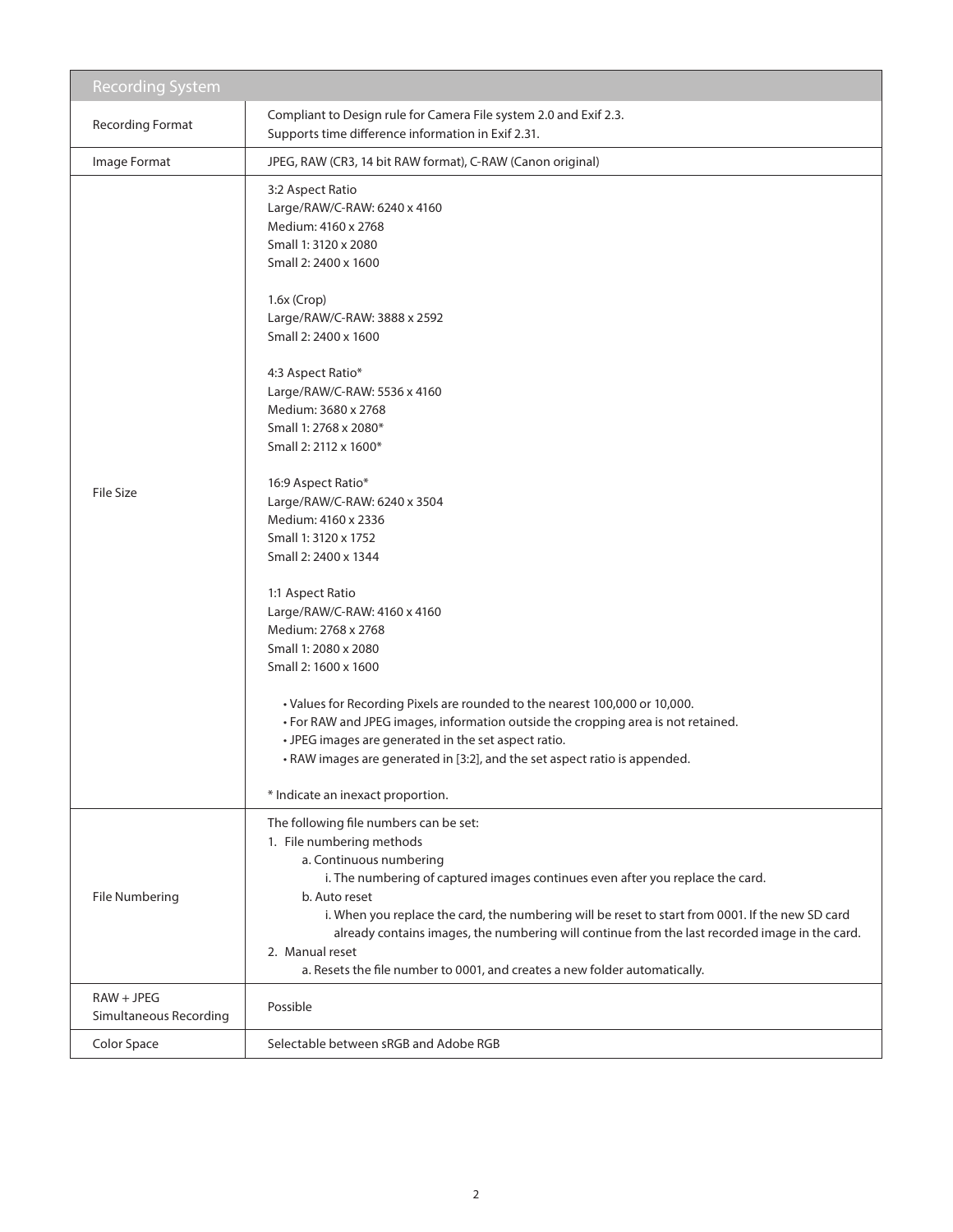| Picture Style                     | $(1)$ Auto<br>(2) Standard<br>(3) Portrait<br>(4) Landscape<br>(5) Fine Detail<br>(6) Neutral<br>(7) Faithful<br>(8) Monochrome<br>(9) User Defined 1-3                                                                                                                                                                                                                                                                                                                                                                                                                                                                                                                                                                                                                                                                                                                                                                                                                                                                                                                                                                                                                                                                                                                                                                                                                                                                                                                                                                        |                                                                 | . In Scene Intelligent Auto, [Auto] will be set automatically.<br>• [Standard] is the default setting for [User Def. 1-3]. |  |  |  |  |  |
|-----------------------------------|--------------------------------------------------------------------------------------------------------------------------------------------------------------------------------------------------------------------------------------------------------------------------------------------------------------------------------------------------------------------------------------------------------------------------------------------------------------------------------------------------------------------------------------------------------------------------------------------------------------------------------------------------------------------------------------------------------------------------------------------------------------------------------------------------------------------------------------------------------------------------------------------------------------------------------------------------------------------------------------------------------------------------------------------------------------------------------------------------------------------------------------------------------------------------------------------------------------------------------------------------------------------------------------------------------------------------------------------------------------------------------------------------------------------------------------------------------------------------------------------------------------------------------|-----------------------------------------------------------------|----------------------------------------------------------------------------------------------------------------------------|--|--|--|--|--|
| <b>White Balance</b>              |                                                                                                                                                                                                                                                                                                                                                                                                                                                                                                                                                                                                                                                                                                                                                                                                                                                                                                                                                                                                                                                                                                                                                                                                                                                                                                                                                                                                                                                                                                                                |                                                                 |                                                                                                                            |  |  |  |  |  |
| Settings                          | (1) Auto (Ambience priority/White priority)<br>(2) Daylight<br>(3) Shade<br>(4) Cloudy*<br>(5) Tungsten light<br>(6) White fluorescent light<br>$(7)$ Flash<br>(8) Custom (Custom WB)<br>(9) Color temperature<br>* Effective also in twilight and sunset.                                                                                                                                                                                                                                                                                                                                                                                                                                                                                                                                                                                                                                                                                                                                                                                                                                                                                                                                                                                                                                                                                                                                                                                                                                                                     |                                                                 |                                                                                                                            |  |  |  |  |  |
| <b>Auto White Balance</b>         | Option between ambience priority and white priority settings.                                                                                                                                                                                                                                                                                                                                                                                                                                                                                                                                                                                                                                                                                                                                                                                                                                                                                                                                                                                                                                                                                                                                                                                                                                                                                                                                                                                                                                                                  |                                                                 |                                                                                                                            |  |  |  |  |  |
| Color Temperature<br>Compensation | Blue/amber bias: $\pm$ 9 levels<br>Magenta/green bias: ±9 levels<br>Corrected in reference to the current WB mode's color temperature.                                                                                                                                                                                                                                                                                                                                                                                                                                                                                                                                                                                                                                                                                                                                                                                                                                                                                                                                                                                                                                                                                                                                                                                                                                                                                                                                                                                         |                                                                 |                                                                                                                            |  |  |  |  |  |
| Viewfinder                        |                                                                                                                                                                                                                                                                                                                                                                                                                                                                                                                                                                                                                                                                                                                                                                                                                                                                                                                                                                                                                                                                                                                                                                                                                                                                                                                                                                                                                                                                                                                                |                                                                 |                                                                                                                            |  |  |  |  |  |
| Type                              | OLED color electronic viewfinder                                                                                                                                                                                                                                                                                                                                                                                                                                                                                                                                                                                                                                                                                                                                                                                                                                                                                                                                                                                                                                                                                                                                                                                                                                                                                                                                                                                                                                                                                               |                                                                 |                                                                                                                            |  |  |  |  |  |
| Coverage                          | Approx. 100% vertically and horizontally relative to the shooting image area (with image quality L, at<br>approx. 22mm eyepoint).<br><b>Recording Pixels</b><br><b>Image Quality</b><br>Still photo cropping / Aspect ratio<br>16:9 (Crop)<br>16:9<br>3:2<br>1:1<br>4:3<br>Approx. 26.0<br>Approx. 10.1<br>Approx.17.3<br>Approx. 23.0<br>Approx. 21.9<br>L/RAW/C-RAW<br>megapixels<br>megapixels<br>megapixels<br>megapixels<br>megapixels<br>(3888x2592)<br>(6240x3504)<br>(6240x4160)<br>(4160x4160)<br>(5536x4160)<br>Approx. 11.5<br>Approx. 7.7<br>Approx. 10.2<br>Approx. 9.7<br>M<br>megapixels<br>megapixels<br>megapixels<br>megapixels<br>(4160x2768)<br>(2768x2768)<br>(3680x2768)<br>(4160x2336)<br>Approx. 6.5<br>Approx. 4.3<br>Approx. 5.8<br>Approx. 5.5<br>S <sub>1</sub><br>megapixels<br>megapixels<br>megapixels<br>megapixels<br>(3120x2080)<br>(2080x2080)<br>(2768x2080)<br>(3120x1752)<br>Approx. 3.8<br>Approx. 3.8<br>Approx. 2.6<br>Approx. 3.4<br>Approx. 3.2<br>S <sub>2</sub><br>megapixels<br>megapixels<br>megapixels<br>megapixels<br>megapixels<br>(2400x1600)<br>(2400x1344)<br>(2400x1600)<br>(1600x1600)<br>(2112x1600)<br>* Values for Recording Pixels are rounded to the nearset 100,000th or 10,000th.<br>* For RAW and JPEG images, information outside the cropping area is not retained.<br>* JPEG images are generated in the set aspect ratio.<br>* RAW images are generated in [3:2], and the set aspect ratio is appended.<br>* Colored cells indicate an inexact proportion. |                                                                 |                                                                                                                            |  |  |  |  |  |
| Magnification                     | Approx. 0.70 (with 50mm lens at infinity, -1 m <sup>-1</sup> )                                                                                                                                                                                                                                                                                                                                                                                                                                                                                                                                                                                                                                                                                                                                                                                                                                                                                                                                                                                                                                                                                                                                                                                                                                                                                                                                                                                                                                                                 |                                                                 |                                                                                                                            |  |  |  |  |  |
| Eye Point                         |                                                                                                                                                                                                                                                                                                                                                                                                                                                                                                                                                                                                                                                                                                                                                                                                                                                                                                                                                                                                                                                                                                                                                                                                                                                                                                                                                                                                                                                                                                                                | Approx. 22mm (at -1 m <sup>-1</sup> from the eyepiece lens end) |                                                                                                                            |  |  |  |  |  |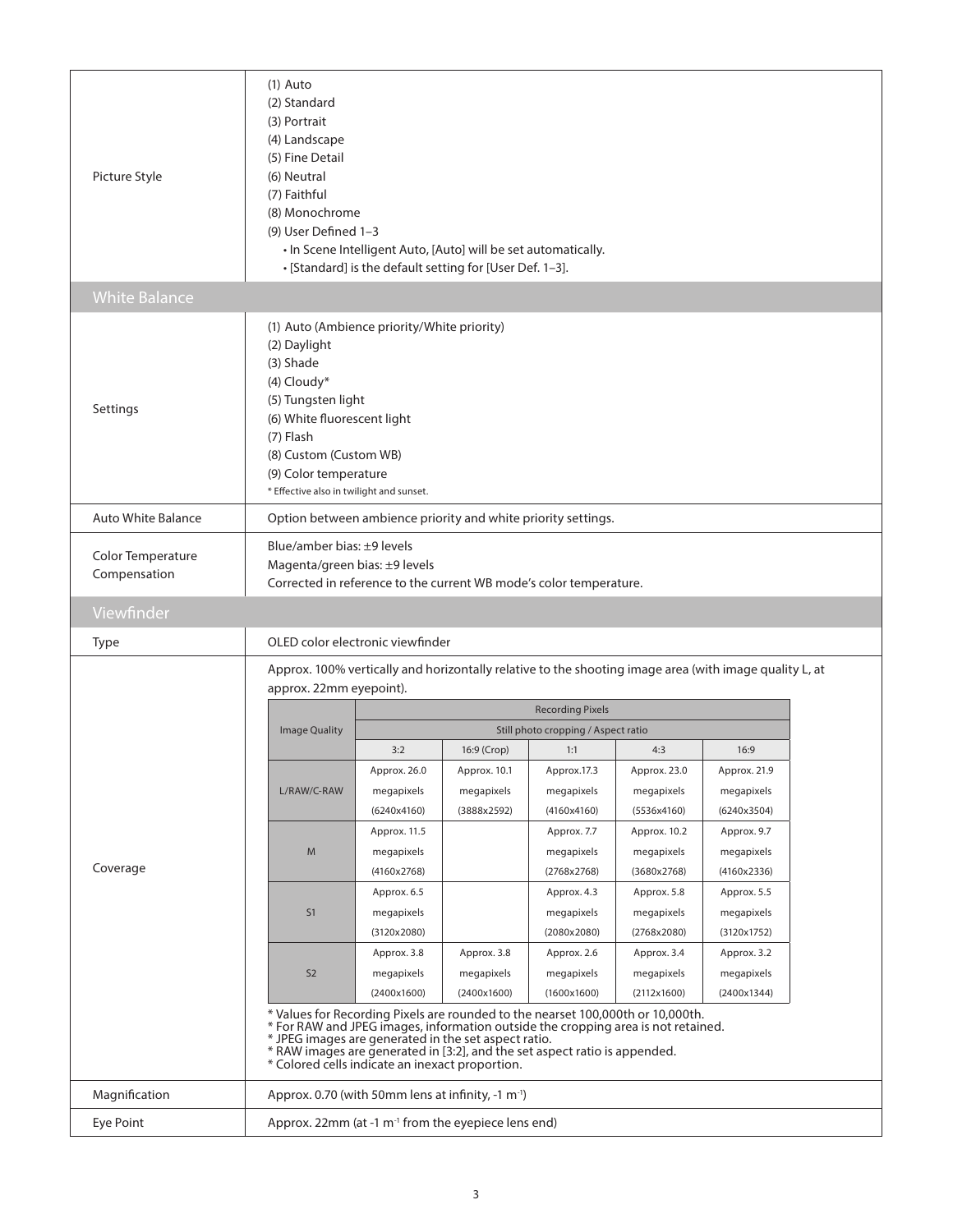| Dioptric Adjustment<br>Range | Approx. -4.0 to +1.0 $m^{-1}$ (dpt)                                                                                                                                                                                                                                                                                                                                                                                                                                                                                                                                                                                                                                                                                                                                                                                                                                                                                                                                                                                                                                                                                                                                                                                                                                                                                                                                     |
|------------------------------|-------------------------------------------------------------------------------------------------------------------------------------------------------------------------------------------------------------------------------------------------------------------------------------------------------------------------------------------------------------------------------------------------------------------------------------------------------------------------------------------------------------------------------------------------------------------------------------------------------------------------------------------------------------------------------------------------------------------------------------------------------------------------------------------------------------------------------------------------------------------------------------------------------------------------------------------------------------------------------------------------------------------------------------------------------------------------------------------------------------------------------------------------------------------------------------------------------------------------------------------------------------------------------------------------------------------------------------------------------------------------|
| Viewfinder Information       | (1) Movie recording time<br>(2) Maximum burst<br>(3) Possible shots/Sec. until self-timer shoots<br>(4) Focus Bracketing/ Multiple-exposure/HDR shooting/Multi Shot Noise Reduction/Bulb time/Interval<br>timer<br>(5) Touch Shutter<br>(6) AF method<br>(7) AF operation<br>(8) Drive mode<br>(9) Metering mode<br>(10) Anti-flicker shooting<br>(11) Shooting mode/Scene icon<br>(12) AE lock<br>(13) Flash-ready/FE lock/High-speed sync<br>(14) Shutter speed/Multi-function lock warning<br>(15) Aperture<br>(16) AF point (1-point AF<br>(17) Exposure level indicator<br>(18) Exposure compensation<br>(19) Highlight tone priority<br>(20) ISO speed<br>(21) Create folder<br>(22) Movie recording size<br>(23) No. of shots left for focus bracketing/multiple exposures/interval timer<br>(24) Temperature warning<br>(25) Battery level<br>(26) Exposure simulation<br>(27) AEB/FEB<br>(28) Magnify button<br>(29) Still photo cropping<br>(30) Aspect ratio<br>(31) Auto Lighting Optimizer<br>(32) Picture Style<br>(33) White balance/White balance correction<br>(34) Quick Control button<br>(35) Image Quality<br>(36) Bluetooth <sup>®</sup> /Wi-Fi <sup>®</sup> function<br>(37) Wi-Fi® signal strength<br>(38) Histogram<br>(39) Electronic level<br>(40) GPS acquisition status<br>(41) Flash exposure compensation<br>(42) Focus distance display |
| Autofocus<br>Type            | Phase-difference detection system with image sensor (Dual Pixel CMOS AF)                                                                                                                                                                                                                                                                                                                                                                                                                                                                                                                                                                                                                                                                                                                                                                                                                                                                                                                                                                                                                                                                                                                                                                                                                                                                                                |
| <b>AF Points</b>             | Max. 4,779<br>When selected with cross keys.                                                                                                                                                                                                                                                                                                                                                                                                                                                                                                                                                                                                                                                                                                                                                                                                                                                                                                                                                                                                                                                                                                                                                                                                                                                                                                                            |
| AF Working Range             | EV-5 to 18 (f/1.2, at 73°F/23°C, ISO 100, One-Shot AF)                                                                                                                                                                                                                                                                                                                                                                                                                                                                                                                                                                                                                                                                                                                                                                                                                                                                                                                                                                                                                                                                                                                                                                                                                                                                                                                  |
| <b>Focusing Modes</b>        | (1) One-Shot AF<br>(2) Servo AF<br>(3) Manual (Manual focus)                                                                                                                                                                                                                                                                                                                                                                                                                                                                                                                                                                                                                                                                                                                                                                                                                                                                                                                                                                                                                                                                                                                                                                                                                                                                                                            |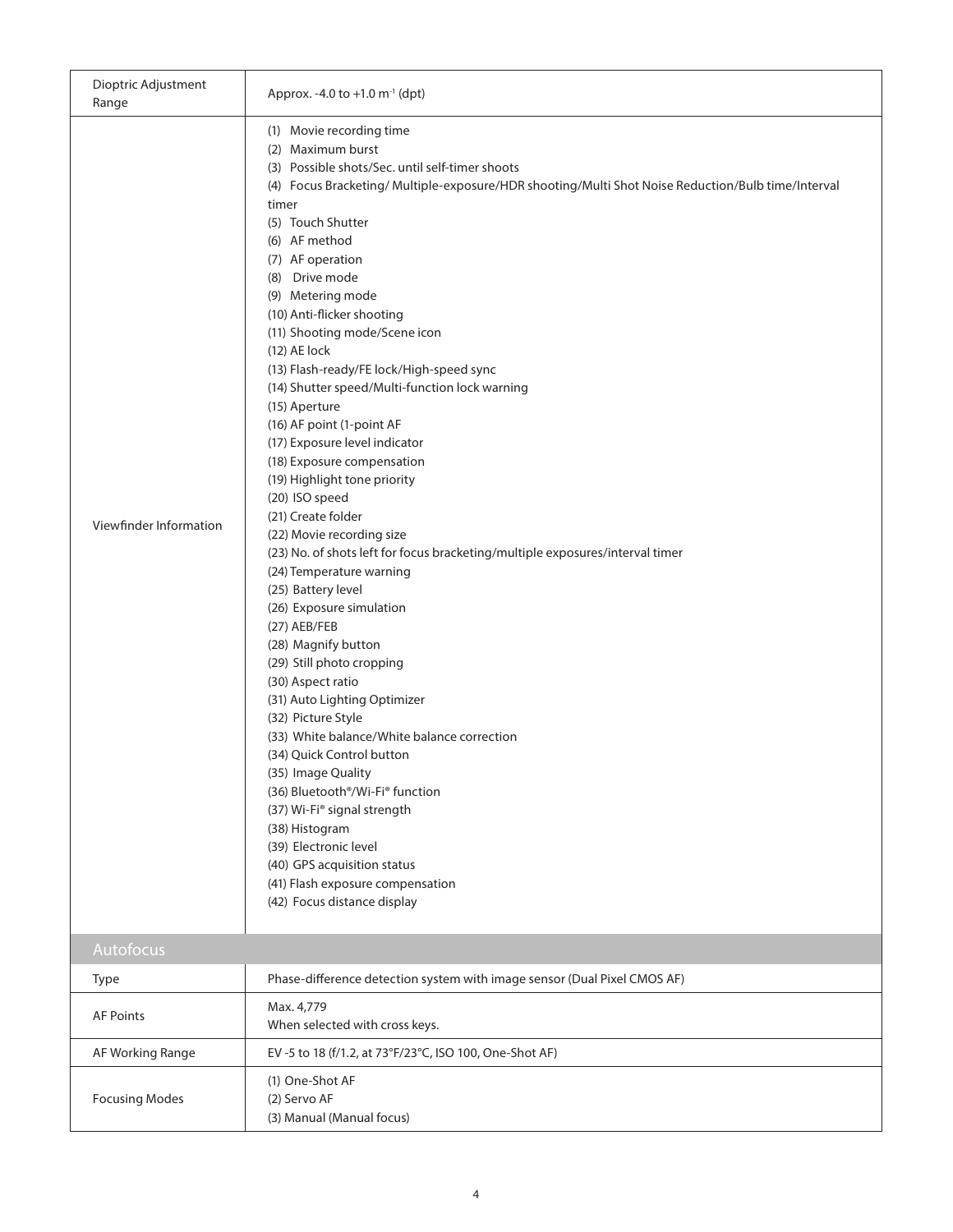|                                               | <b>AF Method</b>                                                                                                                                                                                                                                                                                                                                    | <b>AF Point Selection</b>                                                                               | <b>AF Operation</b>                                                                                                                                                                                 |  |  |  |  |  |
|-----------------------------------------------|-----------------------------------------------------------------------------------------------------------------------------------------------------------------------------------------------------------------------------------------------------------------------------------------------------------------------------------------------------|---------------------------------------------------------------------------------------------------------|-----------------------------------------------------------------------------------------------------------------------------------------------------------------------------------------------------|--|--|--|--|--|
|                                               | Face+Tracking AF                                                                                                                                                                                                                                                                                                                                    | Automatic selection (auto detection), or<br>AF points can be set manually and freely<br>in the AF area. | AF prioritizing subjects targeted by<br>Face+Tracking. If no Face+Tracking<br>subject is detected, the entire AF area is<br>used for auto selection AF.                                             |  |  |  |  |  |
|                                               | Spot AF*                                                                                                                                                                                                                                                                                                                                            | Autofocuses targeting any specified AF<br>points. (In an area 50% of the size of a<br>1-point AFzone.)  | AF targeting specified AF points.<br>(If there are faces in the area, they take<br>precedence.)                                                                                                     |  |  |  |  |  |
| AF Point Selection and<br><b>AF Operation</b> | 1-point AF                                                                                                                                                                                                                                                                                                                                          | AF points can be set manually and freely<br>in the AF area.                                             | AF targeting specified AF points.<br>(If there are faces in the area, they take<br>precedence.)                                                                                                     |  |  |  |  |  |
|                                               | <b>Expand AF Area</b><br>(Above, below, left and right/Around)                                                                                                                                                                                                                                                                                      | AF points can be set manually and freely<br>in the AF area.                                             | AF prioritizing specified AF points,<br>supplemented by AF points above, below,<br>left and right or around in the expansion<br>area.<br>(If there are faces in the area, they take<br>precedence.) |  |  |  |  |  |
|                                               | Zone AF*                                                                                                                                                                                                                                                                                                                                            | Zones covering specific areas can be set<br>manually and freely in the AF area.                         | Automatic AF point selection in the<br>specified zone.<br>(Prioritizes subjects at close range, but<br>any faces in the area take precedence.)                                                      |  |  |  |  |  |
|                                               | • AF points can be moved by touching the screen or using the Main Dial, Quick Control Dial or cross keys.                                                                                                                                                                                                                                           |                                                                                                         |                                                                                                                                                                                                     |  |  |  |  |  |
|                                               | . *Not available in 4K movie recording.                                                                                                                                                                                                                                                                                                             |                                                                                                         |                                                                                                                                                                                                     |  |  |  |  |  |
| AF Assist Beam                                | (1) Enable<br>(2) Disable<br>(3) LED AF assist beam only<br>• Focus range with the AF-assist beam is generally no more than 11.5 ft. / 3.5 m (at f/5.6).<br>• Options restricted to [Enable] / [Disable in Basic Zone modes.<br>. [AF- assist beam firing] is set to [Disable] in Landscape, Panning, Kids, and Sports modes.                       |                                                                                                         |                                                                                                                                                                                                     |  |  |  |  |  |
| <b>Exposure Control</b>                       |                                                                                                                                                                                                                                                                                                                                                     |                                                                                                         |                                                                                                                                                                                                     |  |  |  |  |  |
| <b>Metering Modes</b>                         | Real-time metering with image sensor (384 [24x16])<br>(1) Evaluative metering (AF point-linked)<br>(2) Partial metering (approx. 5.5% of the area at the center of the screen)<br>(3) Spot metering (approx. 2.7% of the area at the center of the screen)<br>• AF point-linked spot metering not provided.<br>(4) Center-weighted average metering |                                                                                                         |                                                                                                                                                                                                     |  |  |  |  |  |
| <b>Metering Range</b>                         | EV-3-20 (at 73°F/23°C, ISO 100) (Still Photo Shooting)                                                                                                                                                                                                                                                                                              |                                                                                                         |                                                                                                                                                                                                     |  |  |  |  |  |
| <b>Exposure Control</b><br>Systems            | (1) Scene Intelligent Auto<br>(2) Flexible-priority AE (Fv)<br>(3) Program AE (P)<br>(4) Shutter-priority AE (Safety shift possible) (Tv)<br>(5) Aperture-priority AE (Safety shift possible) (Av)<br>(6) Manual exposure (M)<br>$(7)$ Bulb<br>(8) Custom shooting mode C1, C2, C3                                                                  |                                                                                                         |                                                                                                                                                                                                     |  |  |  |  |  |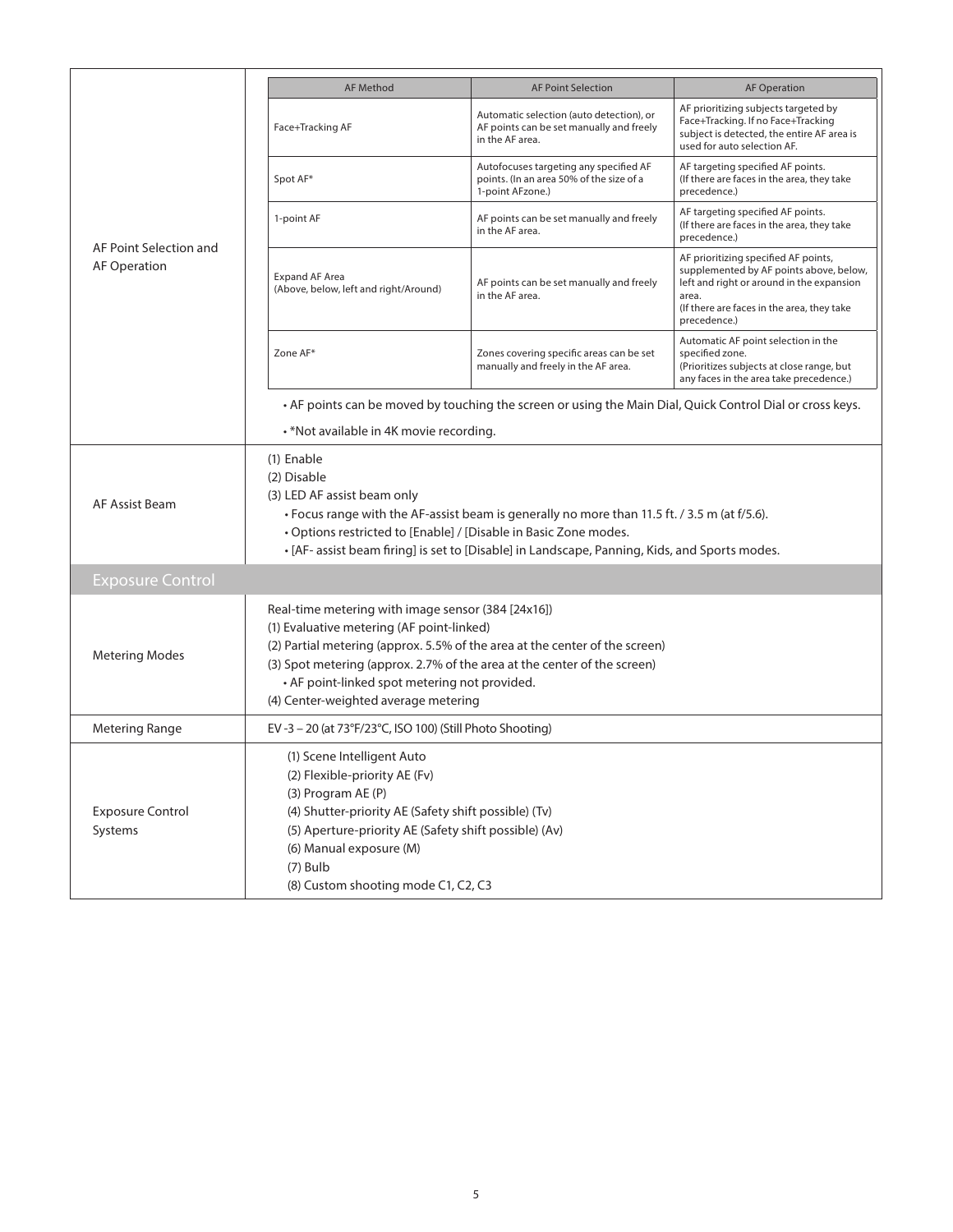|                              | Manual                                                                                                                                                                                                                                        |                                                             |                                                         |  |  |  |  |
|------------------------------|-----------------------------------------------------------------------------------------------------------------------------------------------------------------------------------------------------------------------------------------------|-------------------------------------------------------------|---------------------------------------------------------|--|--|--|--|
|                              | Normal                                                                                                                                                                                                                                        |                                                             | ISO 100 to 40000 (in 1/3-stop or whole-stop increments) |  |  |  |  |
|                              | Expanded                                                                                                                                                                                                                                      | L: equivalent to ISO 50, H1: 51200, H2: 102400              |                                                         |  |  |  |  |
|                              | • For [Highlight tone priority], the settable ISO speed range will be ISO 200 to 40000.<br>. ISO speed safety shift possible with Custom Function.<br>• All the expanded ISO speeds, even for movies, are only "equivalent speeds."<br>Auto   |                                                             |                                                         |  |  |  |  |
|                              |                                                                                                                                                                                                                                               |                                                             | <b>ISO Settings</b>                                     |  |  |  |  |
| <b>ISO Speed Range</b>       | <b>Shooting Mode</b>                                                                                                                                                                                                                          | No Flash                                                    | With Flash                                              |  |  |  |  |
|                              | Scene Intelligent Auto                                                                                                                                                                                                                        | ISO 100-12800                                               | ISO 100-1600                                            |  |  |  |  |
|                              | Fv/P/Tv/Av/M                                                                                                                                                                                                                                  | ISO 100-40000*1                                             | ISO 100-1600*1                                          |  |  |  |  |
|                              | Silent Mode                                                                                                                                                                                                                                   | ISO 100-12800                                               | -(Except with AF-assist beam)                           |  |  |  |  |
|                              | B                                                                                                                                                                                                                                             | ISO 400 fixed*1*2                                           | ISO 400 fixed                                           |  |  |  |  |
|                              | *1 It depends on [Minimum] and [Maximum] of [ISO speed settings][Range for stills].<br>*2 If outside the range set for ISO Auto, the value nearset ISO 400 is used                                                                            |                                                             |                                                         |  |  |  |  |
|                              | Manual                                                                                                                                                                                                                                        | $\pm$ 3 stops in 1/3- or 1/2-stop increments                |                                                         |  |  |  |  |
| <b>Exposure Compensation</b> | AEB                                                                                                                                                                                                                                           | $\pm$ 3 stops in 1/3- or 1/2-stop increments                |                                                         |  |  |  |  |
| <b>AE Lock</b>               | (1) Auto AE lock<br>• The metering mode for AE lock after focus can be customized.<br>(2) Manual AE lock<br>. In the Fv, P, Tv, Av and M modes, enabled with the AE lock button. (Press again to update.)<br>• Enabled in all metering modes. |                                                             |                                                         |  |  |  |  |
| Shutter                      |                                                                                                                                                                                                                                               |                                                             |                                                         |  |  |  |  |
| Type                         | Electronically controlled focal-plane shutter<br>(1) Electronic first curtain, mechanical second curtain<br>(2) Electronic shutter (slit rolling read out)                                                                                    |                                                             |                                                         |  |  |  |  |
| <b>Shutter Speeds</b>        | X-sync at 1/180 sec.                                                                                                                                                                                                                          | 1/4000 to 30 sec., bulb (total range of all shooting modes) |                                                         |  |  |  |  |
| <b>Shutter Release</b>       | Soft-touch electromagnetic release                                                                                                                                                                                                            |                                                             |                                                         |  |  |  |  |
| Self Timer                   | 10-sec. delay, 2-sec. delay, Continuous shooting                                                                                                                                                                                              |                                                             |                                                         |  |  |  |  |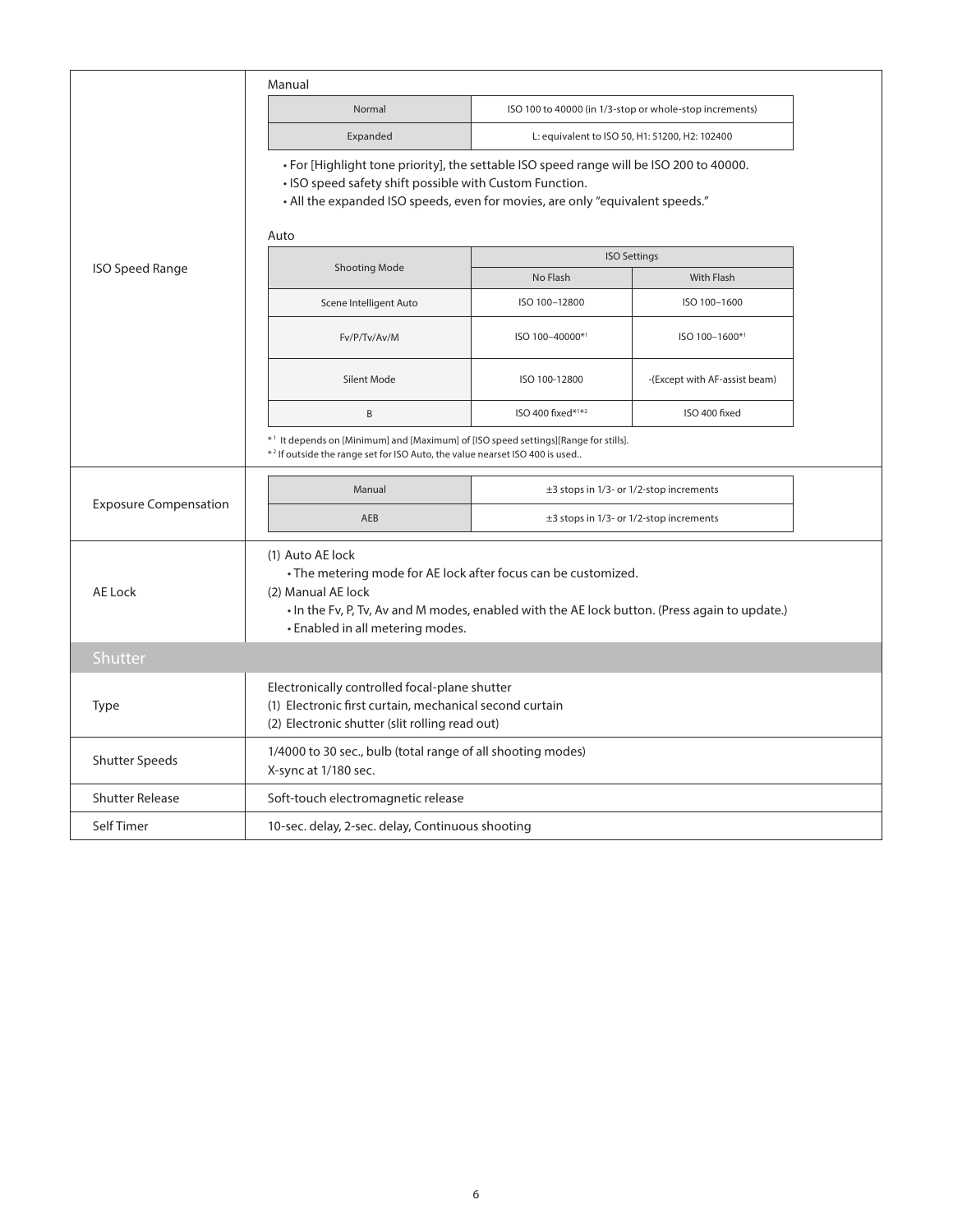|                                                        | With SW-1 ON, time lag between SW-2 ON                                                                                                                                                                                                                                                                                                                                                                                                                                                                                                                                                                                                                                                                                                                                                                                                                                                                                                                                                                                                                                                                                                                                  |                           |                  |  |  |  |  |  |
|--------------------------------------------------------|-------------------------------------------------------------------------------------------------------------------------------------------------------------------------------------------------------------------------------------------------------------------------------------------------------------------------------------------------------------------------------------------------------------------------------------------------------------------------------------------------------------------------------------------------------------------------------------------------------------------------------------------------------------------------------------------------------------------------------------------------------------------------------------------------------------------------------------------------------------------------------------------------------------------------------------------------------------------------------------------------------------------------------------------------------------------------------------------------------------------------------------------------------------------------|---------------------------|------------------|--|--|--|--|--|
|                                                        | <b>Drive Mode</b>                                                                                                                                                                                                                                                                                                                                                                                                                                                                                                                                                                                                                                                                                                                                                                                                                                                                                                                                                                                                                                                                                                                                                       | <b>Silent LV Shooting</b> | Release Time Lag |  |  |  |  |  |
|                                                        | Single Shooting                                                                                                                                                                                                                                                                                                                                                                                                                                                                                                                                                                                                                                                                                                                                                                                                                                                                                                                                                                                                                                                                                                                                                         | No flash                  | Approx. 55 ms    |  |  |  |  |  |
|                                                        |                                                                                                                                                                                                                                                                                                                                                                                                                                                                                                                                                                                                                                                                                                                                                                                                                                                                                                                                                                                                                                                                                                                                                                         | Flash                     | Approx. 147 ms   |  |  |  |  |  |
| Shutter Lag Time                                       | <b>Silent Shutter</b>                                                                                                                                                                                                                                                                                                                                                                                                                                                                                                                                                                                                                                                                                                                                                                                                                                                                                                                                                                                                                                                                                                                                                   |                           | Approx. 55 ms    |  |  |  |  |  |
|                                                        | With the aperture stopped down by 3 stops or less from the open aperture.<br>If the SW-1 and SW-2 are pressed simultaneously, release time lag will be long.<br>The release time lag may become further longer depending on shooting conditions, such as when shooting<br>in a dark environment.                                                                                                                                                                                                                                                                                                                                                                                                                                                                                                                                                                                                                                                                                                                                                                                                                                                                        |                           |                  |  |  |  |  |  |
| <b>External Speedlite</b>                              |                                                                                                                                                                                                                                                                                                                                                                                                                                                                                                                                                                                                                                                                                                                                                                                                                                                                                                                                                                                                                                                                                                                                                                         |                           |                  |  |  |  |  |  |
| <b>Flash Metering</b>                                  | E-TTL II auto flash                                                                                                                                                                                                                                                                                                                                                                                                                                                                                                                                                                                                                                                                                                                                                                                                                                                                                                                                                                                                                                                                                                                                                     |                           |                  |  |  |  |  |  |
| Flash Exposure<br>Compensation                         | $\pm$ 3 stops in 1/3- or 1/2-stop increments                                                                                                                                                                                                                                                                                                                                                                                                                                                                                                                                                                                                                                                                                                                                                                                                                                                                                                                                                                                                                                                                                                                            |                           |                  |  |  |  |  |  |
| FE Lock                                                | Provided                                                                                                                                                                                                                                                                                                                                                                                                                                                                                                                                                                                                                                                                                                                                                                                                                                                                                                                                                                                                                                                                                                                                                                |                           |                  |  |  |  |  |  |
| <b>External Flash Settings</b>                         | The camera can set the following with EL and EX series Speedlites:<br>(1) External flash control<br>· Flash firing, E-TTL II Flash metering, Slow synchro, Safety FE, Flash mode, Wireless function, Flash<br>zoom, Shutter synchronization and Flash exposure compensation<br>(2) Flash Custom Function setting<br>· The setting options for both (1) and (2) will differ depending on the Speedlite used.                                                                                                                                                                                                                                                                                                                                                                                                                                                                                                                                                                                                                                                                                                                                                             |                           |                  |  |  |  |  |  |
| <b>Drive System</b>                                    |                                                                                                                                                                                                                                                                                                                                                                                                                                                                                                                                                                                                                                                                                                                                                                                                                                                                                                                                                                                                                                                                                                                                                                         |                           |                  |  |  |  |  |  |
| Drive Modes and<br><b>Continuous Shooting</b><br>Speed | (1) Single shooting<br>(2) High-speed continuous shooting<br>• Max. approx. 5.0 fps<br>The conditions are attaining the maximum continuous shooting speed are as follows:<br>Shooting with a fully charged battery in One-Shot AF mode at a 1/500 sec. or faster shutter speed<br>and maximum aperture (depending on the lens), at room temperature (73°F/23°C), without flicker<br>reduction, or image stabilization (depending on the lens).<br>The continuous shooting speed for high-speed continuous shooting may be lower, depending on<br>conditions such as these: battery level, temperature, flicker reduction, Dual Pixel RAW shooting,<br>shutter speed, aperture, subject conditions, brightness, AF operation, type of lens, use of flash and<br>shooting settings.<br>• With Servo AF: Max. approx. 4.0 fps (shooting speed priority)<br>• When set to reduce flicker: Max. approx. 4.0 fps<br>• In flash photography: Max. approx. 2.3 fps<br>(3) Low-speed continuous shooting (Tracking priority)<br>• Max. approx. 2.6 fps<br>(4) Self-timer: 10 sec./remote control<br>(5) Self-timer: 2 sec./remote control<br>(6) Self-timer: Continuous Shooting |                           |                  |  |  |  |  |  |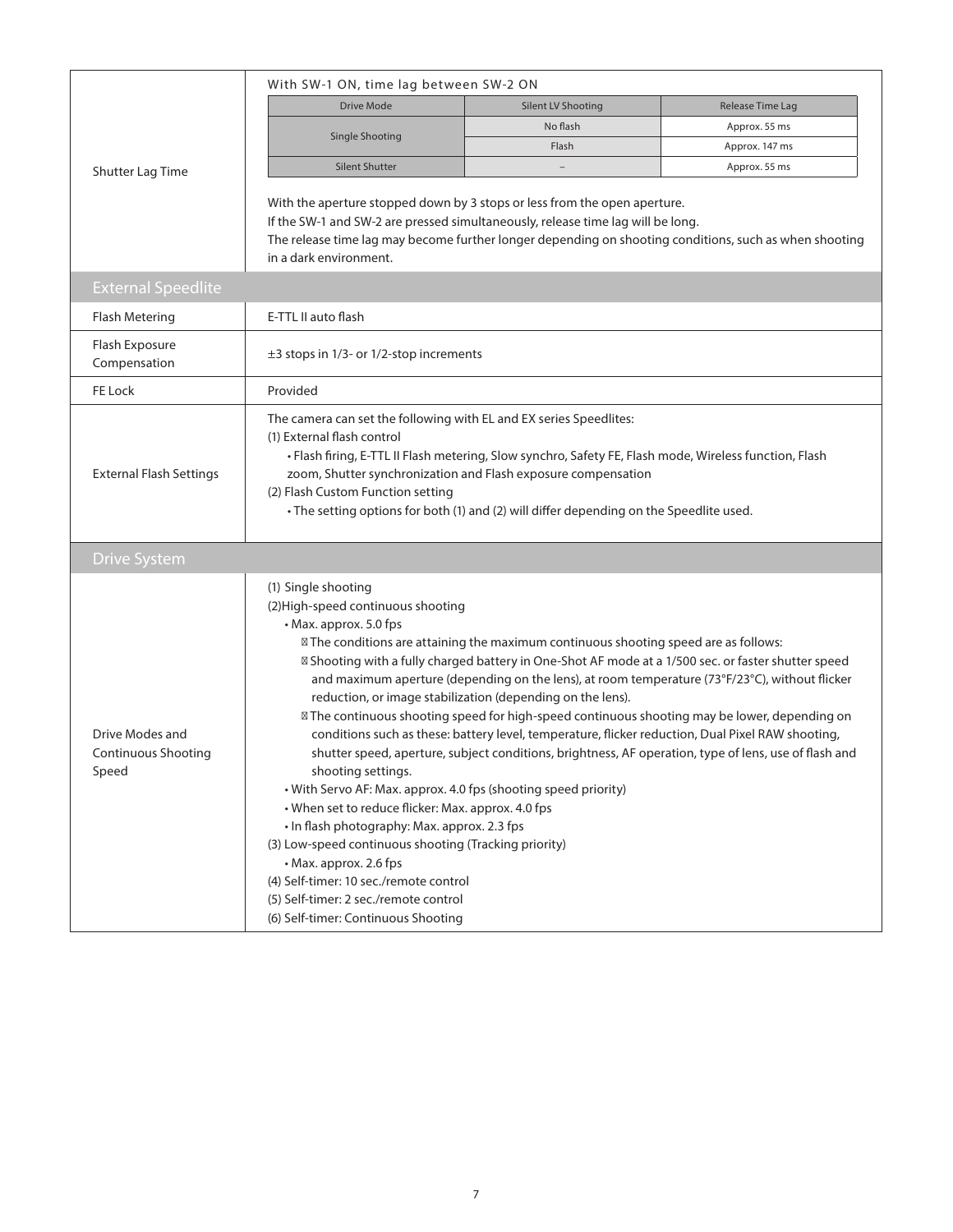|                            |                                                                                                                                                                                                                                                                                                                                                                                                                                                                                                     |                                         |                             | Maximum Burst (approx.)                                                                                  |                     |  |  |  |  |
|----------------------------|-----------------------------------------------------------------------------------------------------------------------------------------------------------------------------------------------------------------------------------------------------------------------------------------------------------------------------------------------------------------------------------------------------------------------------------------------------------------------------------------------------|-----------------------------------------|-----------------------------|----------------------------------------------------------------------------------------------------------|---------------------|--|--|--|--|
|                            | Image Quality                                                                                                                                                                                                                                                                                                                                                                                                                                                                                       | Image File Size<br>(approx. MB)         | Possible Shots<br>(approx.) | Standard                                                                                                 | High-speed (UHS-II) |  |  |  |  |
|                            | Large (Fine)                                                                                                                                                                                                                                                                                                                                                                                                                                                                                        | 9.1                                     | 3320                        | Full                                                                                                     | Full                |  |  |  |  |
|                            | Large (Normal)                                                                                                                                                                                                                                                                                                                                                                                                                                                                                      | 4.9                                     | 6060                        | Full                                                                                                     | Full                |  |  |  |  |
|                            | Medium (Fine)                                                                                                                                                                                                                                                                                                                                                                                                                                                                                       | 5.1                                     | 5820                        | Full                                                                                                     | Full                |  |  |  |  |
|                            | Medium (Normal)                                                                                                                                                                                                                                                                                                                                                                                                                                                                                     | 2.9                                     | 10280                       | Full                                                                                                     | Full                |  |  |  |  |
|                            | Small 1 (Fine)                                                                                                                                                                                                                                                                                                                                                                                                                                                                                      | 3.4                                     | 8750                        | Full                                                                                                     | Full                |  |  |  |  |
|                            | Small 1 (Normal)                                                                                                                                                                                                                                                                                                                                                                                                                                                                                    | 2.0<br>Full<br>14620                    |                             |                                                                                                          |                     |  |  |  |  |
| Maximum Burst              | Small 2                                                                                                                                                                                                                                                                                                                                                                                                                                                                                             | 1.9                                     | 15760                       | Full                                                                                                     | Full                |  |  |  |  |
|                            | <b>RAW</b>                                                                                                                                                                                                                                                                                                                                                                                                                                                                                          | 29.1                                    | 1040                        | 50                                                                                                       | Full                |  |  |  |  |
|                            | C-RAW                                                                                                                                                                                                                                                                                                                                                                                                                                                                                               | 17.1                                    | 1780                        | 130                                                                                                      | Full                |  |  |  |  |
|                            | RAW + Large (Fine)                                                                                                                                                                                                                                                                                                                                                                                                                                                                                  | $29.1 + 9.1$                            | 790                         | 42                                                                                                       | 98                  |  |  |  |  |
|                            | C-RAW + Large (Fine)                                                                                                                                                                                                                                                                                                                                                                                                                                                                                | $17.1 + 9.1$                            | 1160                        | 66                                                                                                       | 170                 |  |  |  |  |
|                            | · The number of possible shots and maximum burst (standard) apply to a 32GB card based on Canon's<br>testing standards. The maximum burst (High-speed) apply to a 32GB card based on Canon's testing<br>standards.<br>• The file size, number of possible shots and maximum burst vary depending on shooting conditions<br>(aspect ratio, subject, memory card brand, ISO speed, Picture Style, Custom Function, etc.)<br>• "Full" indicates that shooting is possible until the card becomes full. |                                         |                             |                                                                                                          |                     |  |  |  |  |
| <b>Live View Functions</b> |                                                                                                                                                                                                                                                                                                                                                                                                                                                                                                     |                                         |                             |                                                                                                          |                     |  |  |  |  |
| <b>Shooting Modes</b>      |                                                                                                                                                                                                                                                                                                                                                                                                                                                                                                     | Still photo shooting and video shooting |                             |                                                                                                          |                     |  |  |  |  |
| Focusing                   | (1) Dual Pixel CMOS AF<br>(2) Contrast AF (When recording 4K movies)<br>(3) Manual focus<br>• Magnified view possible by approx. 5x or 10x for manual focusing (not possible during movie shooting).<br>• With Contrast AF as used when recording 4K movies, focusing may take longer than when recording<br>Full HD or HD movies, and focusing with certain lenses may be difficult.                                                                                                               |                                         |                             |                                                                                                          |                     |  |  |  |  |
| <b>Metering Modes</b>      | (1) Center-weighted average metering<br>• Metering brightness range: EV -1 - 20 (at 73°F/23°C, ISO 100) (Video)<br>(2) AF point-linked evaluative metering<br>• For face detection with Face detection + Tracking AF.                                                                                                                                                                                                                                                                               |                                         |                             |                                                                                                          |                     |  |  |  |  |
| <b>Metering Range</b>      | movies)                                                                                                                                                                                                                                                                                                                                                                                                                                                                                             |                                         |                             | EV-2.5 - 18 (f/1.2, center AF point, at 73°F/23°C, ISO 100, One-Shot AF, with 29.97 fps) (When Recording |                     |  |  |  |  |
| <b>Grid Display</b>        | (1) 3x3<br>(2) 6x4<br>(3) 3x3+diagonals                                                                                                                                                                                                                                                                                                                                                                                                                                                             |                                         |                             |                                                                                                          |                     |  |  |  |  |
| <b>Video Shooting</b>      |                                                                                                                                                                                                                                                                                                                                                                                                                                                                                                     |                                         |                             |                                                                                                          |                     |  |  |  |  |
| <b>File Format</b>         | MP4<br>Video: MPEG-4 AVC / H.264<br>• Variable (averaged) bit rate*<br>Audio:<br>Linear PCM<br>AAC<br>*For video snapshots and HDR movies are fixed at AAC, and for movie auto exposures and for movie manu-<br>al exposures, AAC or Linear PCM in [C.Fn III-9] is selectable.                                                                                                                                                                                                                      |                                         |                             |                                                                                                          |                     |  |  |  |  |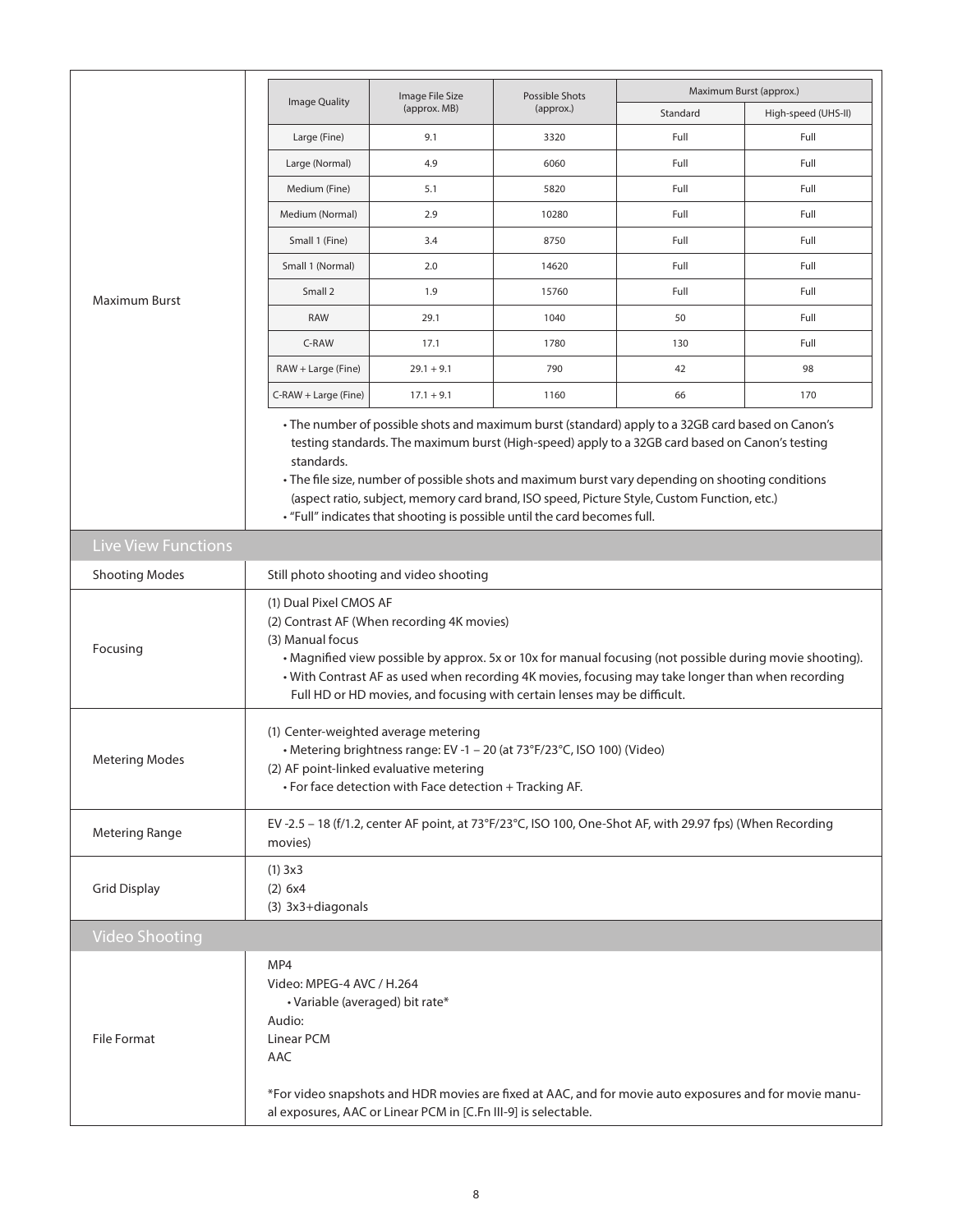|                                         | <b>Movie-recording Quality</b>                                                                                                                                                                                                                                                                                                                                                                                                                                                                                                                                                                                                                                                                                 |                                                          |             |               |                                |                |                         |                           |  |  |
|-----------------------------------------|----------------------------------------------------------------------------------------------------------------------------------------------------------------------------------------------------------------------------------------------------------------------------------------------------------------------------------------------------------------------------------------------------------------------------------------------------------------------------------------------------------------------------------------------------------------------------------------------------------------------------------------------------------------------------------------------------------------|----------------------------------------------------------|-------------|---------------|--------------------------------|----------------|-------------------------|---------------------------|--|--|
|                                         | 4K (UHD)<br>3840 X 2160                                                                                                                                                                                                                                                                                                                                                                                                                                                                                                                                                                                                                                                                                        |                                                          | 23.98 fps   |               | <b>IPB</b>                     |                |                         |                           |  |  |
|                                         |                                                                                                                                                                                                                                                                                                                                                                                                                                                                                                                                                                                                                                                                                                                |                                                          | 59.94 fps   |               |                                | <b>IPB</b>     |                         |                           |  |  |
| Video Recording Size<br>and Frame Rates | Full HD<br>1920 x 1080                                                                                                                                                                                                                                                                                                                                                                                                                                                                                                                                                                                                                                                                                         |                                                          | 29.97 fps   |               |                                | <b>IPB</b>     |                         |                           |  |  |
|                                         |                                                                                                                                                                                                                                                                                                                                                                                                                                                                                                                                                                                                                                                                                                                |                                                          | 23.98 fps   |               |                                | IPB (Light)    |                         |                           |  |  |
|                                         | HD<br>1280 x 720                                                                                                                                                                                                                                                                                                                                                                                                                                                                                                                                                                                                                                                                                               |                                                          | 59.94 fps   |               |                                | <b>IPB</b>     |                         |                           |  |  |
|                                         | • Full HD not available with EF-S lenses or with moving cropping.                                                                                                                                                                                                                                                                                                                                                                                                                                                                                                                                                                                                                                              |                                                          | 29.97 fps   |               |                                | <b>IPB</b>     |                         |                           |  |  |
|                                         | • Outputted in 4K (UHD) resolution through image processing.                                                                                                                                                                                                                                                                                                                                                                                                                                                                                                                                                                                                                                                   |                                                          |             |               |                                |                |                         |                           |  |  |
|                                         |                                                                                                                                                                                                                                                                                                                                                                                                                                                                                                                                                                                                                                                                                                                |                                                          |             |               | Total Recording Time (approx.) |                |                         | <b>Bit Rate/File Size</b> |  |  |
|                                         |                                                                                                                                                                                                                                                                                                                                                                                                                                                                                                                                                                                                                                                                                                                | Video Recording Size                                     |             | 8GB           | 32GB                           | 128GB          | (approx.)               |                           |  |  |
|                                         | 4K (UHD)<br>3840 x 2160                                                                                                                                                                                                                                                                                                                                                                                                                                                                                                                                                                                                                                                                                        | 23.98 fps<br>25.00 fps                                   | <b>IPB</b>  | 8 min.        | 35 min.                        | 2 hr.20 min.   | 120 Mbps<br>869 MB/min. |                           |  |  |
|                                         |                                                                                                                                                                                                                                                                                                                                                                                                                                                                                                                                                                                                                                                                                                                | 59.94 fps<br>50.00 fps                                   | <b>IPB</b>  | 17 min.       | 1 hr. 09 min.                  | 4 hr. 37 min.  | 60 Mbps<br>440 MB/min.  |                           |  |  |
|                                         | Full HD<br>1920 x 1080                                                                                                                                                                                                                                                                                                                                                                                                                                                                                                                                                                                                                                                                                         | 29.97 fps<br>23.98 fps<br>25.00 fps<br><b>HDR Movies</b> | <b>IPB</b>  | 33 min.       | 2 hr. 15 min.                  | 9 hr. 01 min.  | 30 Mbps<br>225 MB/min.  |                           |  |  |
|                                         |                                                                                                                                                                                                                                                                                                                                                                                                                                                                                                                                                                                                                                                                                                                | 29.97 fps<br>25.00 fps                                   | IPB (Light) | 1 hr. 26 min. | 5 hr. 47 min.                  | 23 hr. 11 min. | 12 Mbps<br>87 MB/min.   |                           |  |  |
| Continuous Shooting<br>Time             |                                                                                                                                                                                                                                                                                                                                                                                                                                                                                                                                                                                                                                                                                                                | 59.94 fps<br>50.00 fps                                   | <b>IPB</b>  | 38 min.       | 2 hr. 34 min.                  | 10 hr. 19 min. | 26 Mbps<br>196 MB/min.  |                           |  |  |
|                                         | HD<br>1280 x 720                                                                                                                                                                                                                                                                                                                                                                                                                                                                                                                                                                                                                                                                                               | 29.97 fps<br>25.00 fps<br><b>HDR Movies</b>              | <b>IPB</b>  | 1 hr. 13 min. | 4 hr. 53 min.                  | 19 hr. 34 min. | 13 Mbps<br>103 MB/min.  |                           |  |  |
|                                         | · Bit rate indicates video output only; audio is not included.<br>· Video recording is interrupted if the maximum recording time per video, 29 min. 59 sec., is exceeded.<br>•When movie crop shooting is set to [Disable] or movie digital IS is set to [Disable].<br>• There is no restriction to automatically stop movie shooting even when the file size reaches 4GB.<br>• Sound is not recorded for approx. the last two frames when the compression method for movie re-<br>cording quality is IPB or IPB Light (audio: AAC) and [C .Fn III-9: Audio compression] is set to [Enable]).<br>• When you play back movies on Windows, movie images and sound may become slightly out of<br>synchronization. |                                                          |             |               |                                |                |                         |                           |  |  |
| Focusing                                | (1) Dual Pixel CMOS AF<br>(2) Manual focus<br>• Magnified view possible by approx. 5x or 10x for manual focusing (not possible during movie shooting).                                                                                                                                                                                                                                                                                                                                                                                                                                                                                                                                                         |                                                          |             |               |                                |                |                         |                           |  |  |
| Range                                   | Full range (0 to 255)                                                                                                                                                                                                                                                                                                                                                                                                                                                                                                                                                                                                                                                                                          |                                                          |             |               |                                |                |                         |                           |  |  |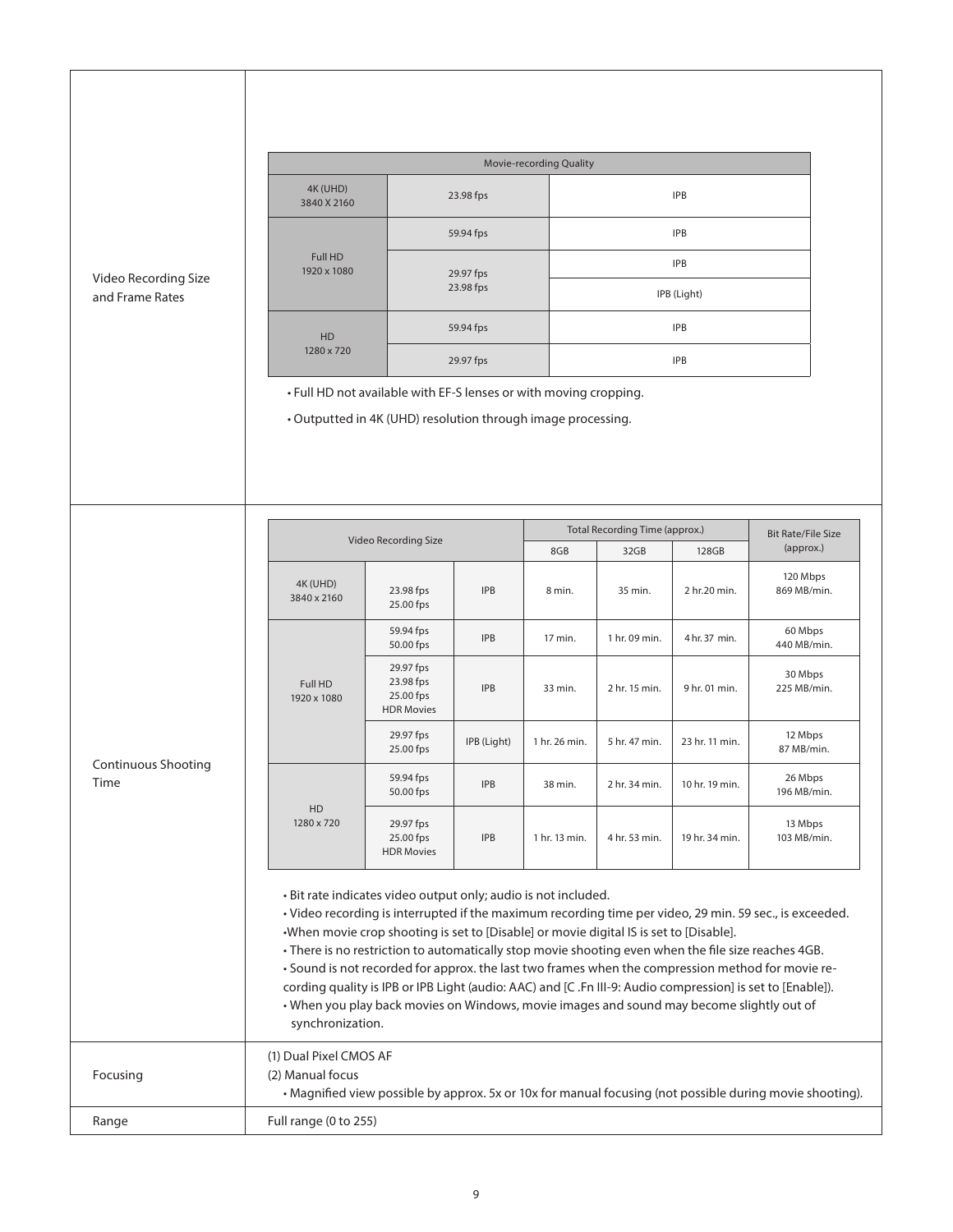|                                  | <b>Shooting Mode</b>                                                                                                                                                                                                                                                                                                                                                                                                                                                                                                                                                                                                                                                                                                       |  |                                       | Shutter Speed (sec.)    |  |                         |      | Aperture                |                                              |  |
|----------------------------------|----------------------------------------------------------------------------------------------------------------------------------------------------------------------------------------------------------------------------------------------------------------------------------------------------------------------------------------------------------------------------------------------------------------------------------------------------------------------------------------------------------------------------------------------------------------------------------------------------------------------------------------------------------------------------------------------------------------------------|--|---------------------------------------|-------------------------|--|-------------------------|------|-------------------------|----------------------------------------------|--|
|                                  |                                                                                                                                                                                                                                                                                                                                                                                                                                                                                                                                                                                                                                                                                                                            |  | Auto                                  |                         |  | Manual                  | Auto |                         | Manual                                       |  |
| <b>Exposure Control</b>          | Movie Auto Exposure                                                                                                                                                                                                                                                                                                                                                                                                                                                                                                                                                                                                                                                                                                        |  | Yes                                   |                         |  |                         | Yes  |                         |                                              |  |
|                                  | Movie Manual Exposure                                                                                                                                                                                                                                                                                                                                                                                                                                                                                                                                                                                                                                                                                                      |  |                                       |                         |  | Yes                     |      |                         | Yes                                          |  |
|                                  | <b>Frame Rate</b>                                                                                                                                                                                                                                                                                                                                                                                                                                                                                                                                                                                                                                                                                                          |  |                                       |                         |  | Settable Shutter Speeds |      |                         |                                              |  |
|                                  | 59.94 fps                                                                                                                                                                                                                                                                                                                                                                                                                                                                                                                                                                                                                                                                                                                  |  | Movie Auto Exposure<br>1/4000 to 1/60 |                         |  | Movie Manual Exposure   |      |                         | <b>HDR Movie</b><br>$\overline{\phantom{a}}$ |  |
| Shutter Speed                    | 50.00 fps                                                                                                                                                                                                                                                                                                                                                                                                                                                                                                                                                                                                                                                                                                                  |  | 1/4000 to 1/50                        |                         |  |                         |      |                         |                                              |  |
|                                  | 29.97 fps                                                                                                                                                                                                                                                                                                                                                                                                                                                                                                                                                                                                                                                                                                                  |  | 1/4000 to 1/30                        |                         |  | 1/4000 to 1/8           |      |                         | 1/4000 to 1/60                               |  |
|                                  | 25.00 fps                                                                                                                                                                                                                                                                                                                                                                                                                                                                                                                                                                                                                                                                                                                  |  | 1/4000 to 1/25                        |                         |  |                         |      |                         | 1/4000 to 1/50                               |  |
|                                  | 23.98 fps                                                                                                                                                                                                                                                                                                                                                                                                                                                                                                                                                                                                                                                                                                                  |  | 1/4000 to 1/25                        |                         |  |                         |      |                         |                                              |  |
|                                  |                                                                                                                                                                                                                                                                                                                                                                                                                                                                                                                                                                                                                                                                                                                            |  |                                       |                         |  |                         |      |                         |                                              |  |
|                                  | <b>Shooting Mode</b>                                                                                                                                                                                                                                                                                                                                                                                                                                                                                                                                                                                                                                                                                                       |  | <b>ISO Speed</b>                      | Auto                    |  | Full HD / HD<br>Manual  |      | Auto                    | 4K<br>Manual                                 |  |
|                                  | Movie Auto                                                                                                                                                                                                                                                                                                                                                                                                                                                                                                                                                                                                                                                                                                                 |  | Normal ISO<br><b>Speed Range</b>      | 100 to 25600            |  |                         |      | 100 to 12800            |                                              |  |
|                                  | Exposure                                                                                                                                                                                                                                                                                                                                                                                                                                                                                                                                                                                                                                                                                                                   |  | Maximumexpanded<br><b>ISO Speed</b>   | H <sub>2</sub> (102400) |  |                         |      | H2 (102400)             |                                              |  |
|                                  | <b>Movie Manual</b>                                                                                                                                                                                                                                                                                                                                                                                                                                                                                                                                                                                                                                                                                                        |  | Normal ISO Speed<br>Range             | 100 to 25600            |  | 100 to 25600            |      | 100 to 12800            | 100 to 12800                                 |  |
|                                  | Exposure                                                                                                                                                                                                                                                                                                                                                                                                                                                                                                                                                                                                                                                                                                                   |  | <b>Expanded ISO</b><br>Speed Range    | H <sub>2</sub> (102400) |  | H <sub>2</sub> (102400) |      | H <sub>2</sub> (102400) | H <sub>2</sub> (102400)                      |  |
|                                  | <b>HDR Movie</b>                                                                                                                                                                                                                                                                                                                                                                                                                                                                                                                                                                                                                                                                                                           |  |                                       | 100 to 25600            |  |                         |      |                         |                                              |  |
| <b>ISO Speed</b><br>(Recommended | Time-lapse<br>Movie                                                                                                                                                                                                                                                                                                                                                                                                                                                                                                                                                                                                                                                                                                        |  | Normal ISO                            | 100 to 25600            |  | 100 to 25600            |      | 100 to 12800            | 100 to 12800                                 |  |
| Exposure Index)                  | • Auto setting of ISO speed<br>Even if ISO speed range is altered with [ISO speed settings], the setting is not effective for the<br>normal ISO speed range.<br>[ISO speed settings] is effective to set the maximum ISO speed for the ISO expansion.<br>• Manual setting of ISO speed<br>Normal ISO speed range and Maximum ISO speed with the ISO expansion can be manually set<br>within the range set with [ISO speed settings].<br>· Expanded ISO speeds: H1 (ISO 51200 equivalent), H2 (ISO 102400 equivalent). Note that L (ISO 50)<br>cannot be set.<br>• The expanded ISO speeds are only "equivalent" ISO speeds.<br>• For HDR movie shooting, an expanded ISO speed cannot be set. The maximum will be ISO 200. |  |                                       |                         |  |                         |      |                         |                                              |  |
| <b>Exposure Compensation</b>     | ±3 stops in 1/3- or 1/2-stop increments                                                                                                                                                                                                                                                                                                                                                                                                                                                                                                                                                                                                                                                                                    |  |                                       |                         |  |                         |      |                         |                                              |  |
| <b>LCD Monitor</b>               |                                                                                                                                                                                                                                                                                                                                                                                                                                                                                                                                                                                                                                                                                                                            |  |                                       |                         |  |                         |      |                         |                                              |  |
| Type                             | TFT color, liquid-crystal monitor                                                                                                                                                                                                                                                                                                                                                                                                                                                                                                                                                                                                                                                                                          |  |                                       |                         |  |                         |      |                         |                                              |  |
| <b>Monitor Size</b>              | 3.0-inch (screen aspect ratio of 3:2)<br>2.95 in./7.50cm diagonal (2.46 in./6.24cm width, 1.64 in./4.16cm height)                                                                                                                                                                                                                                                                                                                                                                                                                                                                                                                                                                                                          |  |                                       |                         |  |                         |      |                         |                                              |  |
| Dots                             | Approx. 1.04 million dots                                                                                                                                                                                                                                                                                                                                                                                                                                                                                                                                                                                                                                                                                                  |  |                                       |                         |  |                         |      |                         |                                              |  |
| Coverage                         | Approx. 100% vertically/horizontally                                                                                                                                                                                                                                                                                                                                                                                                                                                                                                                                                                                                                                                                                       |  |                                       |                         |  |                         |      |                         |                                              |  |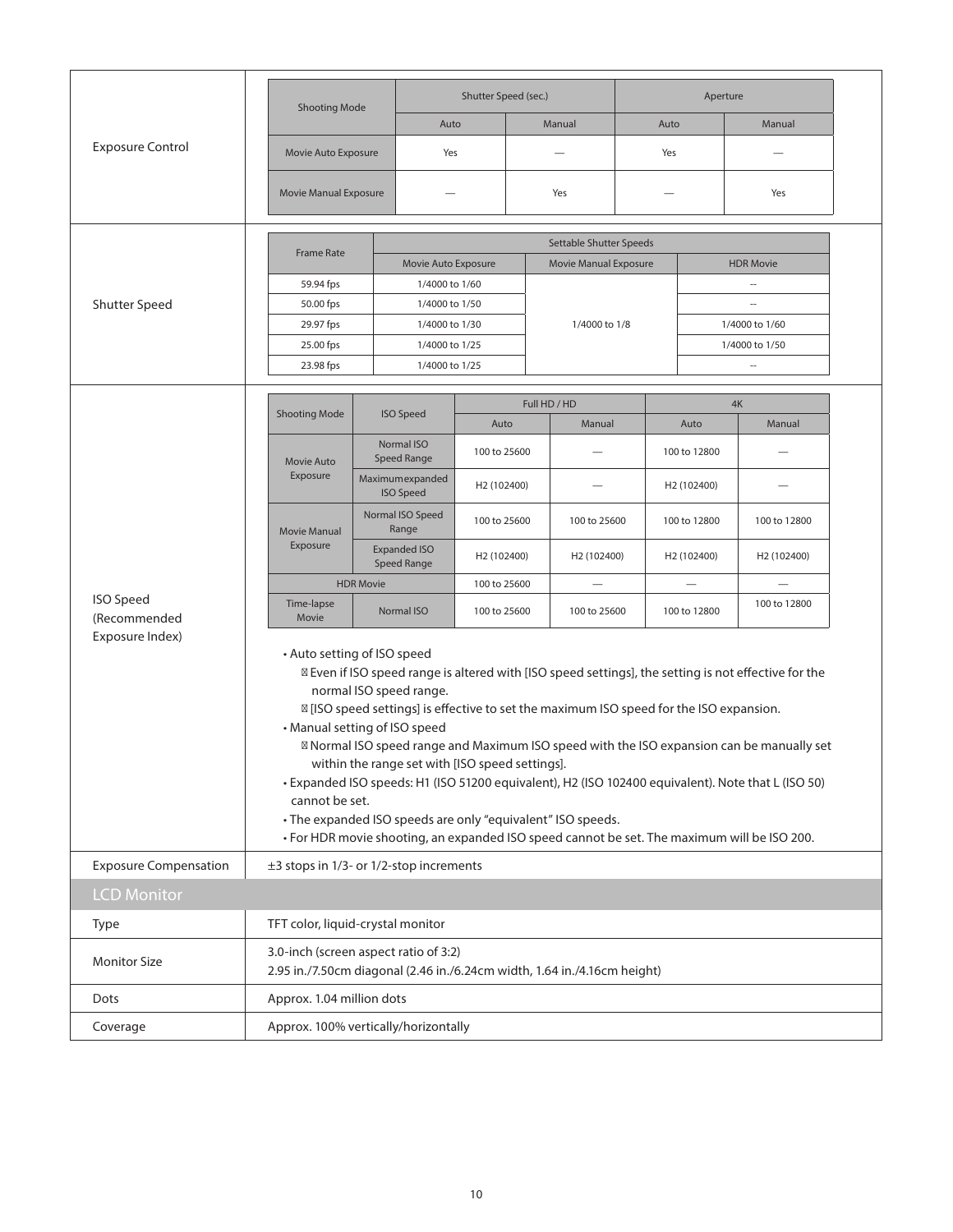| <b>Brightness Control</b>               | Manually adjustable to one of seven brightness levels                                                                                                                                                                                                                                                                                                                                                                                                                                                                                                                                                                                                                      |
|-----------------------------------------|----------------------------------------------------------------------------------------------------------------------------------------------------------------------------------------------------------------------------------------------------------------------------------------------------------------------------------------------------------------------------------------------------------------------------------------------------------------------------------------------------------------------------------------------------------------------------------------------------------------------------------------------------------------------------|
| Coating                                 | <b>Clear View LCD II</b><br>• Anti-smudge coating applied.<br>• Anti-reflection coating not applied.                                                                                                                                                                                                                                                                                                                                                                                                                                                                                                                                                                       |
| Interface Languages                     | 29 (English, German, French, Dutch, Danish, Portuguese, Finnish, Italian, Ukraine, Norwegian, Swedish,<br>Spanish, Greek, Russian, Polish, Czech, Hungarian, Vietnamese, Hindi, Romanian, Turkish, Arabic, Thai,<br>Simplified/Traditional Chinese, Korean, Malay, Indonesian, Japanese)                                                                                                                                                                                                                                                                                                                                                                                   |
| Playback                                |                                                                                                                                                                                                                                                                                                                                                                                                                                                                                                                                                                                                                                                                            |
| <b>Display Format</b>                   | (1) Single-image display<br>• No information display<br>• Basic information display<br>• Detailed shooting information display<br>Detailed information<br>Lens/Histogram information<br>White balance information<br>Picture Style information 1<br>Picture Style information 2<br>Color space/Noise reduction information<br>Lens aberration correction information 1<br>Lens aberration correction information 2<br>Record of sent images<br><b>GPS</b> information<br>Display selection is available for Basic information display and Shooting information display.<br>(2) Index display<br>• 4-image index<br>• 9-image index<br>• 36-image index<br>•100-image index |
| Highlight Alert                         | The white areas with no image data will blink.                                                                                                                                                                                                                                                                                                                                                                                                                                                                                                                                                                                                                             |
| Histogram                               | <b>Brightness and RGB</b>                                                                                                                                                                                                                                                                                                                                                                                                                                                                                                                                                                                                                                                  |
| <b>Quick Control Function</b>           |                                                                                                                                                                                                                                                                                                                                                                                                                                                                                                                                                                                                                                                                            |
| Function                                | The Quick Control screen is accessed by pressing the Quick Control button during still photo shooting.                                                                                                                                                                                                                                                                                                                                                                                                                                                                                                                                                                     |
| <b>Image Protection and Erase</b>       |                                                                                                                                                                                                                                                                                                                                                                                                                                                                                                                                                                                                                                                                            |
| Protection                              | (1) Single image (select image)<br>(2) Select range<br>(3) All images in a folder<br>(4) All images on card<br>• Image browsing and image search can be based on ratings.<br>• Ratings-based image selections also possible with DPP.<br>(5) All found images (only during image search)                                                                                                                                                                                                                                                                                                                                                                                   |
| Erase                                   | Except protected images<br>(1) Select images to erase<br>(2) Select range<br>(3) All images in folder<br>(4) All images on card<br>(5) All found images (only during image search)                                                                                                                                                                                                                                                                                                                                                                                                                                                                                         |
| <b>Direct Printing</b>                  |                                                                                                                                                                                                                                                                                                                                                                                                                                                                                                                                                                                                                                                                            |
| <b>Compatible Printers</b>              | Images can be sent via Wi-Fi® to a PictBridge-compatible (Wireless LAN) printer and printed.                                                                                                                                                                                                                                                                                                                                                                                                                                                                                                                                                                               |
| <b>DPOF: Digital Print Order Format</b> |                                                                                                                                                                                                                                                                                                                                                                                                                                                                                                                                                                                                                                                                            |
| <b>DPOF</b>                             | Compliant to DPOF Version 1.1                                                                                                                                                                                                                                                                                                                                                                                                                                                                                                                                                                                                                                              |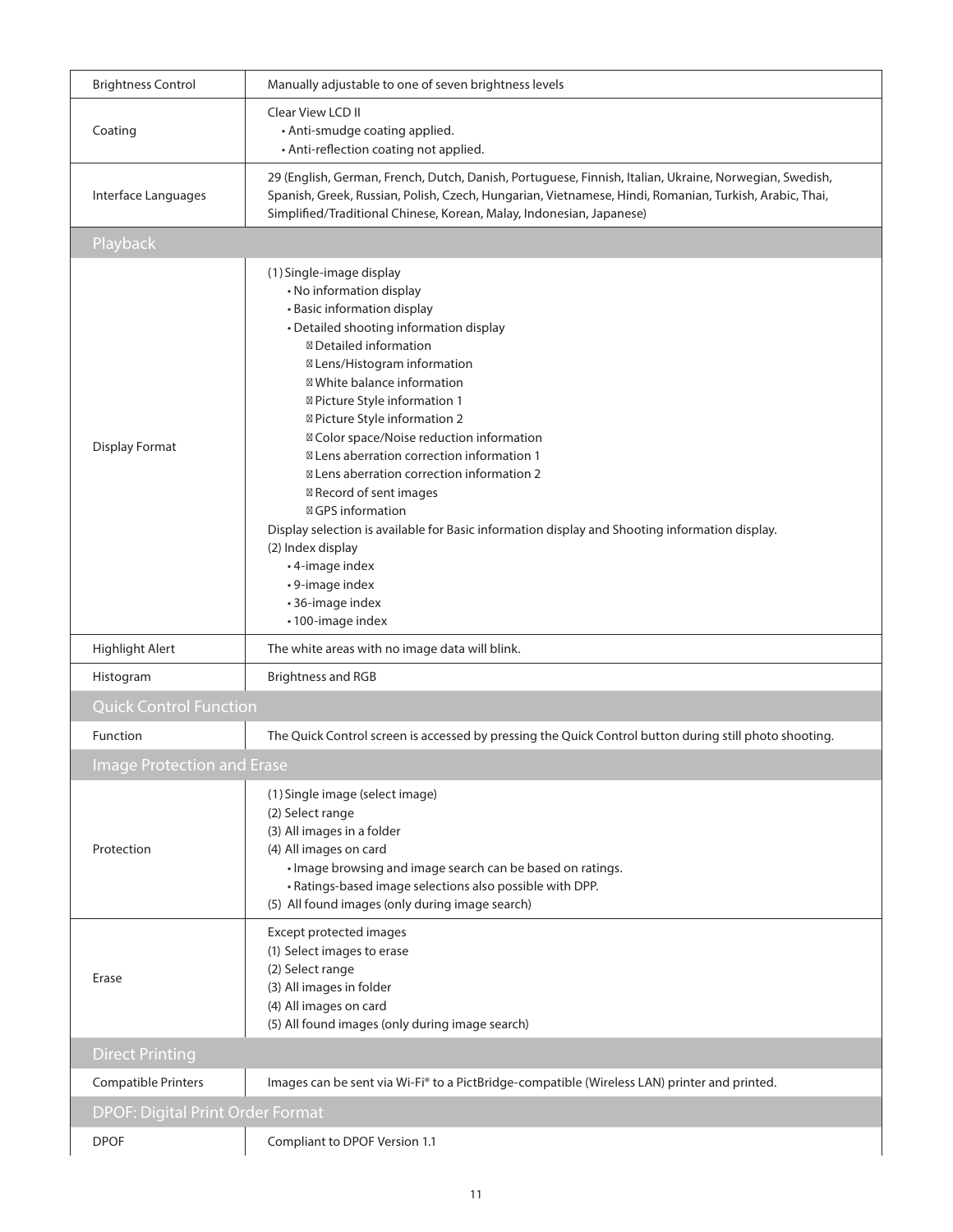| Wi-Fi <sup>®</sup>                                  |                                                                                                                                                                                                                                                                   |                             |                           |                                                                                                     |  |  |  |  |
|-----------------------------------------------------|-------------------------------------------------------------------------------------------------------------------------------------------------------------------------------------------------------------------------------------------------------------------|-----------------------------|---------------------------|-----------------------------------------------------------------------------------------------------|--|--|--|--|
| <b>Standards Compliance</b>                         | IEEE 802.11b/g/n                                                                                                                                                                                                                                                  |                             |                           |                                                                                                     |  |  |  |  |
| <b>Transmission Method</b>                          | DS-SS modulation (IEEE 802.11b)<br>OFDM modulation (IEEE 802.11g/n)                                                                                                                                                                                               |                             |                           |                                                                                                     |  |  |  |  |
| <b>Transition Frequency</b><br>(Central Frequency)  | Channels: 1 to 11 channels                                                                                                                                                                                                                                        | Frequency: 2412 to 2462 MHz |                           |                                                                                                     |  |  |  |  |
| <b>Connection Method</b>                            | (1) Camera access point mode<br>(2) Infrastructure mode                                                                                                                                                                                                           |                             |                           |                                                                                                     |  |  |  |  |
|                                                     |                                                                                                                                                                                                                                                                   | Encryption                  |                           |                                                                                                     |  |  |  |  |
|                                                     | <b>Connection Method</b>                                                                                                                                                                                                                                          | Authentication              | Encryption                | Key Format and Length                                                                               |  |  |  |  |
|                                                     |                                                                                                                                                                                                                                                                   | WPA2-PSK                    | AES                       | • ASCII 8 characters                                                                                |  |  |  |  |
|                                                     | Camera Access Point                                                                                                                                                                                                                                               | Open                        |                           | Disable                                                                                             |  |  |  |  |
| Security                                            | Infrastructure                                                                                                                                                                                                                                                    | Open                        | WEP                       | • Hexadecimal 10 digits<br>• Hexadecimal 26 digits<br>• ASCII 5 characters<br>• ASCII 13 characters |  |  |  |  |
|                                                     |                                                                                                                                                                                                                                                                   |                             |                           | Disable                                                                                             |  |  |  |  |
|                                                     |                                                                                                                                                                                                                                                                   | Shared key                  | WEP                       | Same as WEP above                                                                                   |  |  |  |  |
|                                                     |                                                                                                                                                                                                                                                                   | WPA-PSK<br>WPA2-PSK         | <b>TKIP</b><br><b>AES</b> | • Hexadecimal 64 digits<br>• ASCII 8-63 characters                                                  |  |  |  |  |
| Communication with a<br>Smartphone                  | Images can be viewed, controlled, and received using a smartphone.<br>Remote control of the camera using a smartphone is possible depending on the Camera<br>Connect specifications.<br>Images can be sent to a smartphone.                                       |                             |                           |                                                                                                     |  |  |  |  |
| <b>Remote Operation Using</b><br><b>EOS Utility</b> | The camera can be controlled via Wi-Fi® using EOS Utility.                                                                                                                                                                                                        |                             |                           |                                                                                                     |  |  |  |  |
| Print from Wi-Fi <sup>®</sup><br>Printers           | Images can be sent to a Wi-Fi® printer compliant to PictBridge (wireless LAN).                                                                                                                                                                                    |                             |                           |                                                                                                     |  |  |  |  |
| Send Images to a Web<br>Service                     | Still photos (JPEG) and movies (MP4) can be uploaded to a CiG (CANON iMAGE GATEWAY) album.<br>With the CiG service, images can be sent to social media or a photo album link can be sent (by the CiG<br>specifications).<br>A link to a CiG album can be emailed. |                             |                           |                                                                                                     |  |  |  |  |
| Bluetooth <sup>®</sup>                              |                                                                                                                                                                                                                                                                   |                             |                           |                                                                                                     |  |  |  |  |
| <b>Standards Compliance</b>                         | Bluetooth Specification Version 4.1 compliant (Bluetooth low energy technology)                                                                                                                                                                                   |                             |                           |                                                                                                     |  |  |  |  |
| <b>Transmission Method</b>                          | <b>GFSK</b> modulation                                                                                                                                                                                                                                            |                             |                           |                                                                                                     |  |  |  |  |
| Customization                                       |                                                                                                                                                                                                                                                                   |                             |                           |                                                                                                     |  |  |  |  |
| <b>Custom Functions</b>                             | 23 Custom Functions are settable.                                                                                                                                                                                                                                 |                             |                           |                                                                                                     |  |  |  |  |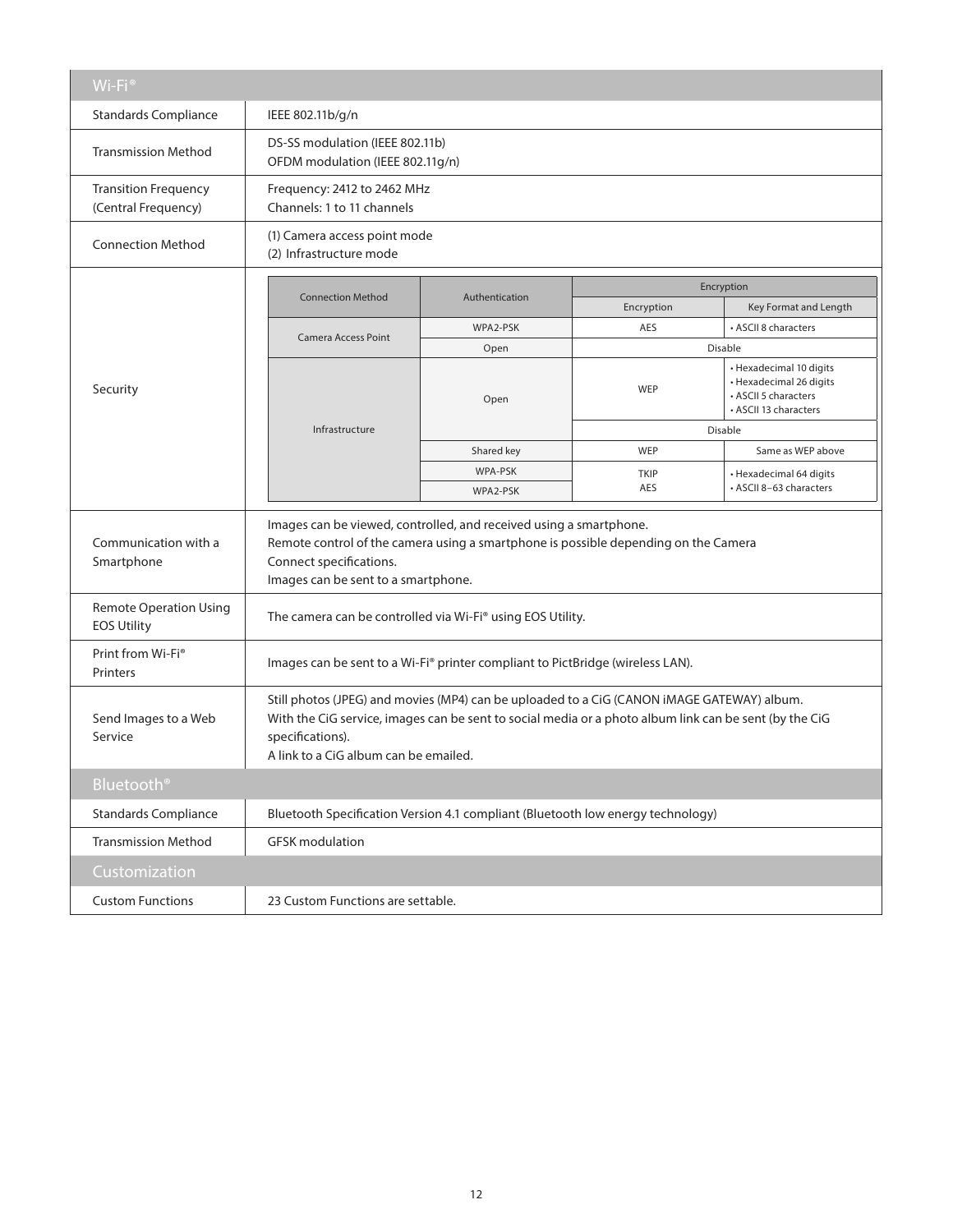|                                     | <b>Customizable Buttons</b>                                                                                                                                                                                                                                                                            |                                                                                                                                                                                                                 |                           |  |  |
|-------------------------------------|--------------------------------------------------------------------------------------------------------------------------------------------------------------------------------------------------------------------------------------------------------------------------------------------------------|-----------------------------------------------------------------------------------------------------------------------------------------------------------------------------------------------------------------|---------------------------|--|--|
|                                     | <b>Still Photo Shooting</b>                                                                                                                                                                                                                                                                            |                                                                                                                                                                                                                 | <b>Movie Shooting</b>     |  |  |
|                                     | Shutter button                                                                                                                                                                                                                                                                                         |                                                                                                                                                                                                                 | Multi-function button     |  |  |
|                                     | Movie button                                                                                                                                                                                                                                                                                           |                                                                                                                                                                                                                 | AF-ON button              |  |  |
|                                     | Multi-function button                                                                                                                                                                                                                                                                                  |                                                                                                                                                                                                                 | AE lock button            |  |  |
| <b>Custom Controls</b>              | AF-ON button                                                                                                                                                                                                                                                                                           |                                                                                                                                                                                                                 | AF point selection button |  |  |
|                                     | AE lock button                                                                                                                                                                                                                                                                                         |                                                                                                                                                                                                                 | Lens AF stop button       |  |  |
|                                     | AF point button                                                                                                                                                                                                                                                                                        |                                                                                                                                                                                                                 | Up key (cross keys)       |  |  |
|                                     | Lens AF stop button                                                                                                                                                                                                                                                                                    |                                                                                                                                                                                                                 | Left key                  |  |  |
|                                     | Up key (cross keys)                                                                                                                                                                                                                                                                                    |                                                                                                                                                                                                                 | Right key                 |  |  |
|                                     | Left key                                                                                                                                                                                                                                                                                               |                                                                                                                                                                                                                 | Down key                  |  |  |
|                                     | Right key                                                                                                                                                                                                                                                                                              |                                                                                                                                                                                                                 | SET button                |  |  |
|                                     | Down key                                                                                                                                                                                                                                                                                               |                                                                                                                                                                                                                 |                           |  |  |
|                                     | SET button                                                                                                                                                                                                                                                                                             |                                                                                                                                                                                                                 |                           |  |  |
|                                     | Customizable Dials                                                                                                                                                                                                                                                                                     |                                                                                                                                                                                                                 |                           |  |  |
|                                     | Main dial                                                                                                                                                                                                                                                                                              |                                                                                                                                                                                                                 |                           |  |  |
|                                     | Quick control dial                                                                                                                                                                                                                                                                                     |                                                                                                                                                                                                                 |                           |  |  |
|                                     | Control ring                                                                                                                                                                                                                                                                                           |                                                                                                                                                                                                                 |                           |  |  |
|                                     |                                                                                                                                                                                                                                                                                                        |                                                                                                                                                                                                                 |                           |  |  |
| My Menu Registration                | • Up to six top-tier menu items and Custom Functions can be registered.<br>• Up to five My Menu tabs can be added.                                                                                                                                                                                     |                                                                                                                                                                                                                 |                           |  |  |
|                                     | My Menu tab overall operations                                                                                                                                                                                                                                                                         | • Adding a tab<br>• Deleting tabs in a batch<br>• Deleting all tab items<br>• Setting the menu display                                                                                                          |                           |  |  |
|                                     | My Menu tab detailed operations                                                                                                                                                                                                                                                                        | • Selecting a registered item<br>• Sorting registered items<br>• Deleting selected registered items<br>• Deleting registered items in a batch<br>• Deleting tabs<br>• Changing a tab name (16 ASCII characters) |                           |  |  |
| Interface                           |                                                                                                                                                                                                                                                                                                        |                                                                                                                                                                                                                 |                           |  |  |
| <b>USB Terminal</b>                 | Equivalent to Hi-Speed USB (USB 2.0)<br>• For PC communication<br>• Terminal type: USB Type-C<br>• Shared with terminal for in-camera charging with USB Power Adapter PD-E1.<br>•In-camera Charging: Equivalent to USB type-C (5 V/1.5 A), but use should be restricted to USB Power<br>Adapter PD-E1. |                                                                                                                                                                                                                 |                           |  |  |
| Video Out Terminal                  | Type C (Resolution switches automatically) / CEC not compatible<br>• Images can be displayed through the HDMI output and on screen at the same time.<br>· Images will not be displayed unless [NTSC] or [PAL] is properly set according to the video system of the<br>TV set.                          |                                                                                                                                                                                                                 |                           |  |  |
| <b>Extension System</b><br>Terminal | 3.5mm diameter stereo mini jack                                                                                                                                                                                                                                                                        |                                                                                                                                                                                                                 |                           |  |  |
| <b>Power Source</b>                 |                                                                                                                                                                                                                                                                                                        |                                                                                                                                                                                                                 |                           |  |  |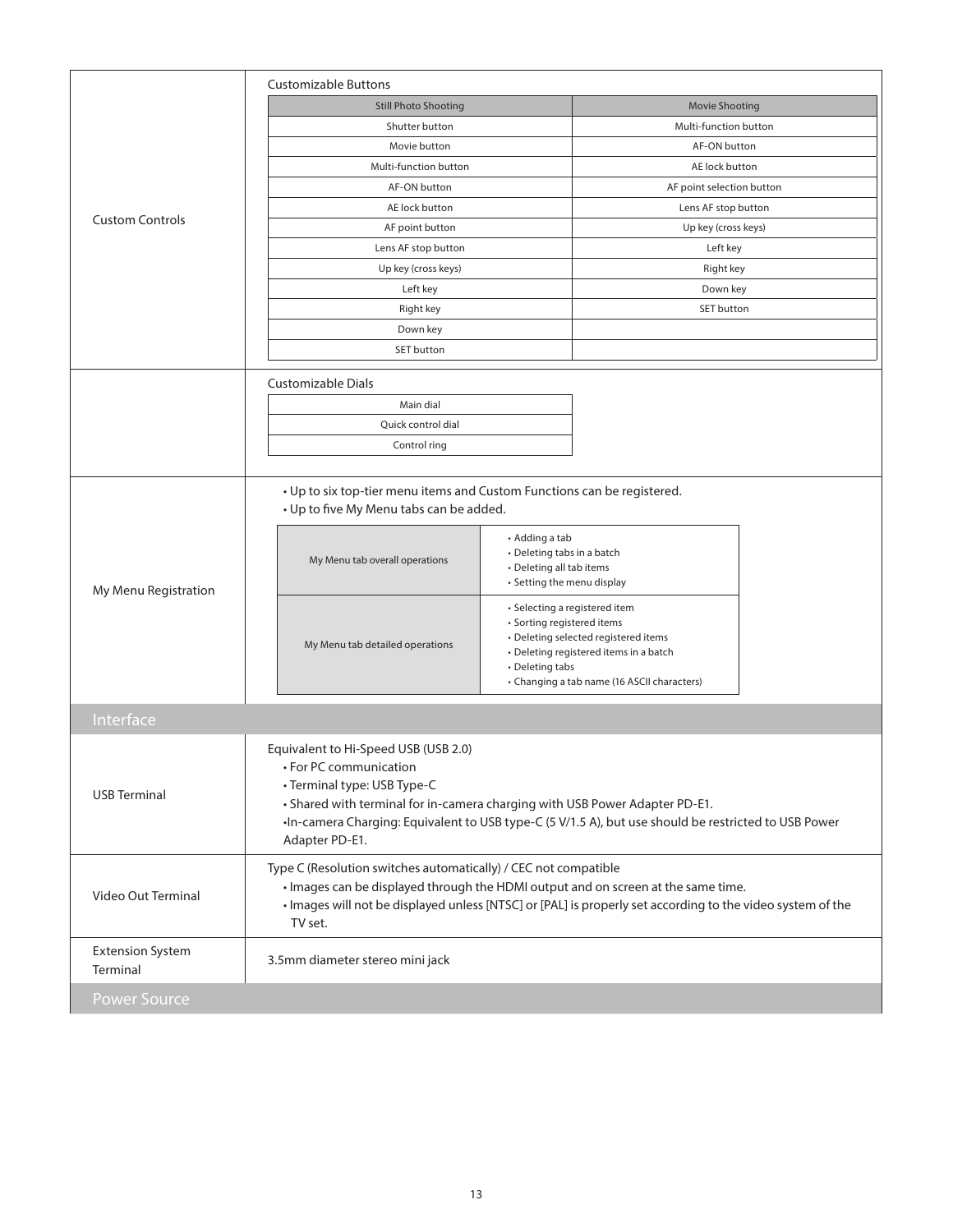|                                             | PD-E1 is not compatible with powering the camera.                                                                                                                                                                                                                                     |                                                     |                       |  |  |
|---------------------------------------------|---------------------------------------------------------------------------------------------------------------------------------------------------------------------------------------------------------------------------------------------------------------------------------------|-----------------------------------------------------|-----------------------|--|--|
|                                             | <b>Shooting Method</b>                                                                                                                                                                                                                                                                | Temperature                                         | <b>Possible Shots</b> |  |  |
| Number of Possible<br>Shots (Approx. Shots) | Screen                                                                                                                                                                                                                                                                                | Room<br>Temperature<br>(73°F / 23°C)                | 250                   |  |  |
|                                             |                                                                                                                                                                                                                                                                                       | Low<br>Temperatures<br>$(32^{\circ}F / 0^{\circ}C)$ | 240                   |  |  |
|                                             | Screen<br>(Eco Mode: On)                                                                                                                                                                                                                                                              | Room<br>Temperature<br>(73°F / 23°C)                | 270                   |  |  |
|                                             | Viewfinder (EVF)<br>(Smooth)                                                                                                                                                                                                                                                          | Room<br>Temperature<br>(73°F / 23°C)                | 210                   |  |  |
|                                             |                                                                                                                                                                                                                                                                                       | Low<br>Temperatures<br>$(32^{\circ}F / 0^{\circ}C)$ | 200                   |  |  |
|                                             | Viewfinder (EVF)                                                                                                                                                                                                                                                                      | Room<br>Temperature<br>(73°F / 23°C)                | 250                   |  |  |
|                                             | (Power saving)                                                                                                                                                                                                                                                                        | Low<br>Temperatures<br>$(32^{\circ}F / 0^{\circ}C)$ | 240                   |  |  |
|                                             | • Based on CIPA testing standards.<br>• Using a fully charged Batter Pack LP-E17                                                                                                                                                                                                      |                                                     |                       |  |  |
| <b>Battery Check</b>                        | Automatic battery check when the power switch is turned ON.<br>Displayed in 4 levels.<br>• Battery level can be checked on the LCD panel and in the viewfinder.<br>•Type of power source used.<br>•Remaining capacity (3 level battery capacity indicator).<br>•Recharge performance. |                                                     |                       |  |  |
| Power Saving                                | Power turns off after the set time of non-operation elapses.<br>Display off<br>Available time options: 15 sec. / 30 sec. / 1 min. / 3 min. / 5 min. / 10 min. / 30 min.                                                                                                               |                                                     |                       |  |  |
|                                             | Auto power off<br>Available time options: 30 sec. / 1 min. / 3 min. / 5 min. / 10 min.                                                                                                                                                                                                |                                                     |                       |  |  |
|                                             | <b>Disable</b><br>Viewfinder off<br>Available time options: 1 min. / 3 min. / Disable<br>• At least approx. 6 min. until auto power off while the [Date/Time/Zone] screen is displayed.                                                                                               |                                                     |                       |  |  |
| Date/Time Battery                           | Built-in secondary battery<br>When fully-charged, the date/time can be maintained for approx. 3 months<br>· Recharge time: approx. 8 hrs.<br>The recharge time required to provide the above number of months with no battery pack installed.                                         |                                                     |                       |  |  |
| Start-up Time                               | Approx. 0.82 sec.<br>• Based on CIPA testing standards.                                                                                                                                                                                                                               |                                                     |                       |  |  |